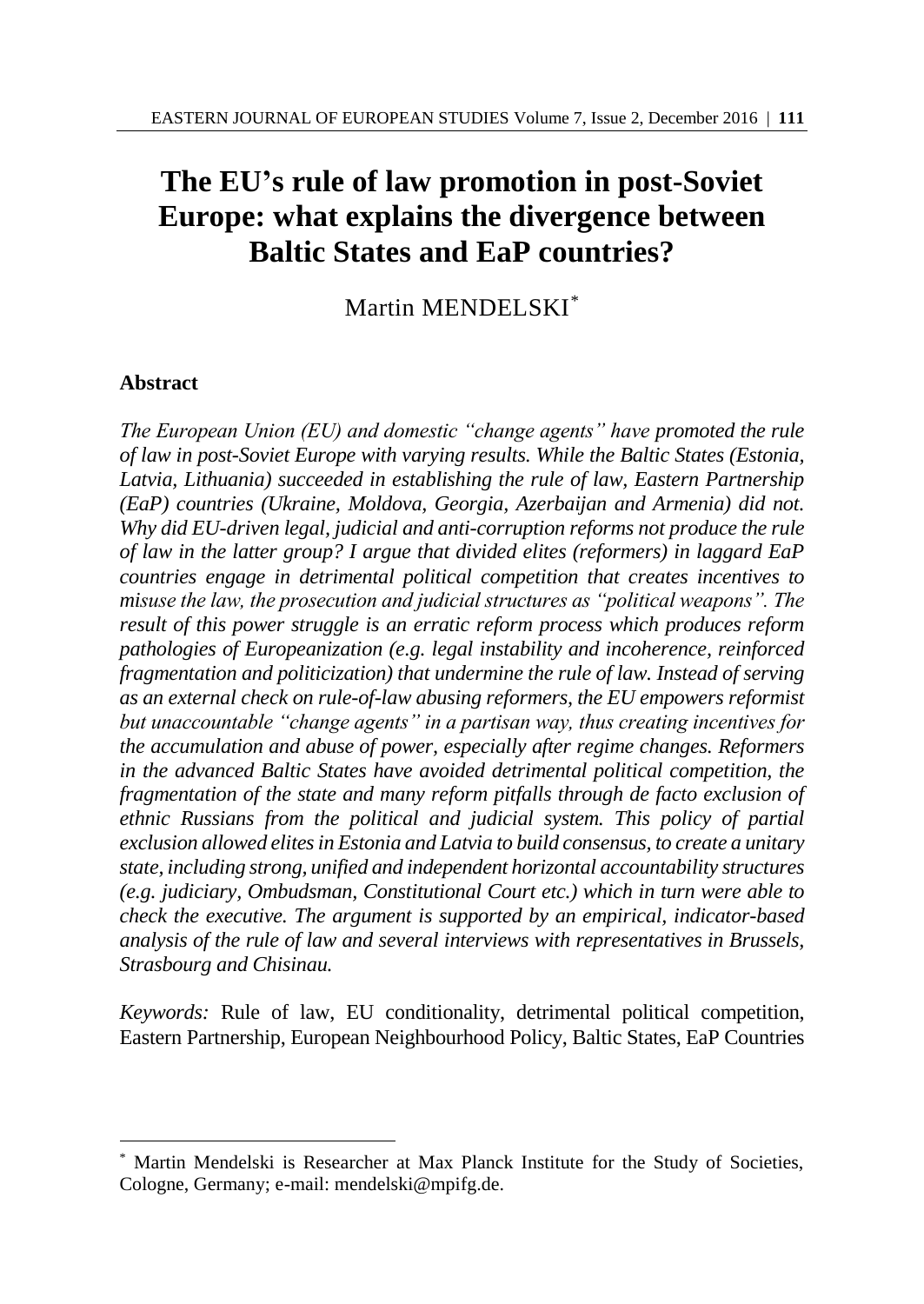#### **1. Introduction**

The European Neighbourhood Policy (ENP) has been hailed by EU representatives as an effective strategy to bring about stability, democracy and the rule of law towards its neighbours. This initial (over)optimism was echoed by the Europeanization literature which argued that the EU has transformative and democratizing power (Schimmelfennig and Sedelmeier, 2005; Vachudova, 2005; Ekiert, Kubik and Vachudova, 2007; Grabbe, 2006). However, "in contrast to the success of enlargement..." (in Baltic States), "...the ENP has been seen as a failure" (Vachudova, 2015, p. 527). In 2015, the European Commission itself published a joint consultation paper with the title "Towards a new European Neighbourhood Policy" (European Commission, 2015). This document has identified the shortcomings of the ENP and the Eastern Partnership (EaP) and questioned the effectiveness and suitability of formal tools (e.g. action plans, monitoring) to bring about progress.

How effective was the ENP in promoting the rule of law? More than a decade after the Eastern enlargement from 2004 and the launch of the ENP shortly afterwards, key indicators on the rule of law suggest that the rule of law has not improved significantly and even deteriorated in most EaP countries (e.g. Armenia, Azerbaijan, Georgia, Moldova, Ukraine). The stagnating and even declining trends are reflected in the Freedom House judicial framework and independence indicator and the Bertelsmann rule of law index, both of which show no overall improvement, despite the millions of euros spent on judicial and anti-corruption reforms. Between 1997 and 2014, Freedom House's judicial framework and independence index decreased from 3.3 to 2.4 for EaP countries (Armenia, Azerbaijan, Georgia, Moldova, Ukraine) on an inverted scale where 1=worst and 7=best. Between 2004 and 2014, the Bertelsmann Stiftung's Transformation (BTI) rule of law index decreased slightly from 5.1 to 5.0 on a scale where 1=worst and 10=best. In contrast, the advanced group of Baltic States (Estonia, Latvia, Lithuania) improved their FH ratings from 5.7 to 6.3, while their BTI score decreased only slightly (-0.1). Overall, there seems to be a persisting divergence between the two groups of countries despite similar communist legacies and despite a similar pressure for reform by the EU and the international donor community.

What impact does the EU have on the rule of law in post-Soviet European countries (Baltic States and EaP countries) and why does the rule of law not improve in the latter group? The Europeanization and rule of law literature have provided inconclusive answers to this question. Some authors argued that the EU is able to bring about the rule of law in this region and, in particular, in the advanced Visegrad or Baltic States (Pridham, 2008; Mendelski, 2009). Several authors from edited volumes also acknowledge the limits of Europeanization with regard to the rule of law and suggest a mixed or ambiguous impact (both positive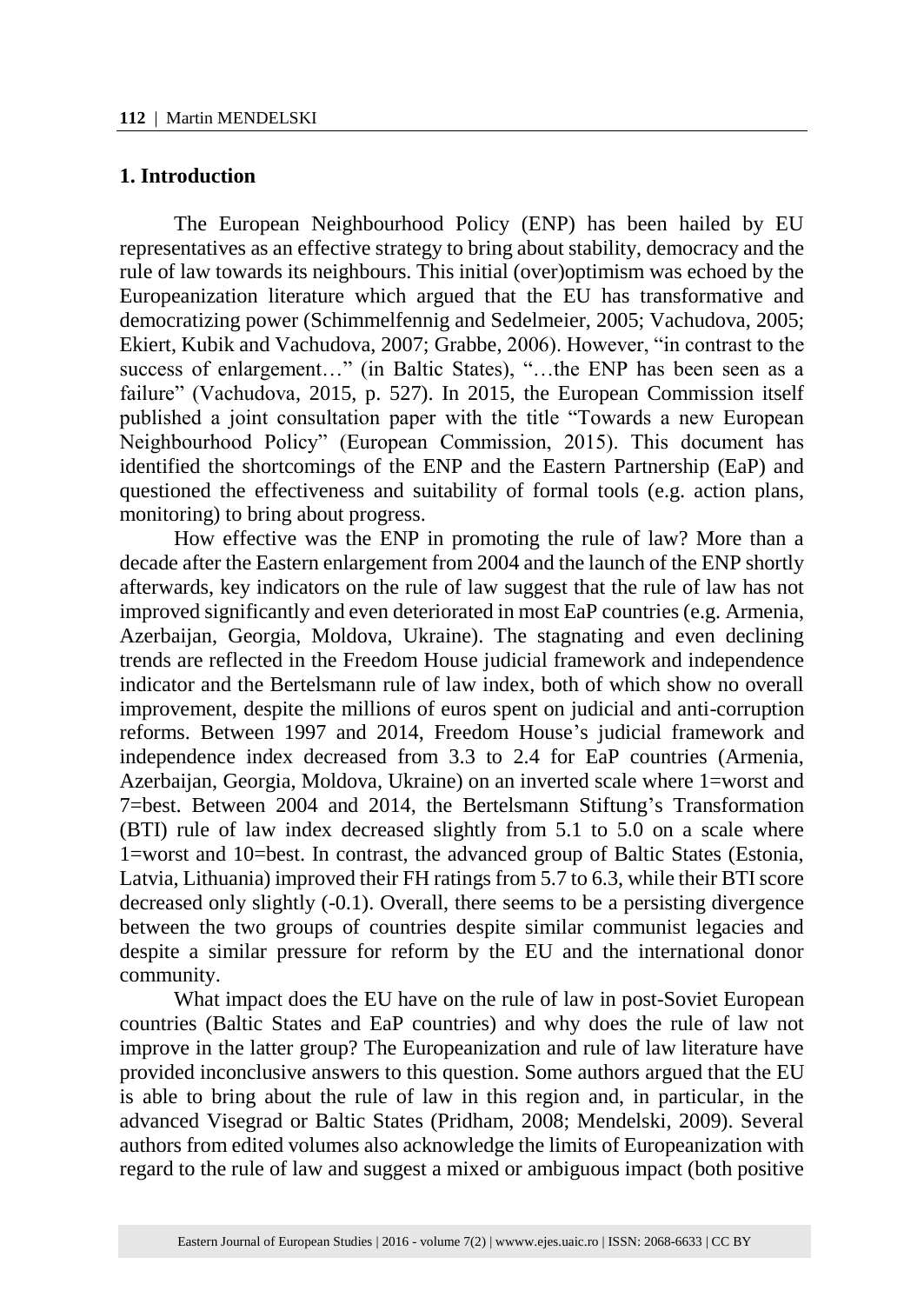and negative) of the EU (Magen and Morlino, 2009; Sadurski, Czarnota, and Krygier, 2006; Morlino and Sadurski, 2010). Others have been more pessimistic and argue that the ENP has failed to democratize the region (Nilsson and Silander, 2016), that the rule of law has not been established due to domestic hindrances by domestic "veto players" (Petrov and Serdyuk, 2009; Tudoroiu, 2015; Burlyuk, 2015; Kuzio, 2016a; Hale and Orttung, 2016) or due to the problems with the EU's rule of law promotion and assessment (Kochenov, 2008; Toneva-Metodieva, 2014; Dimitrov, Haralampiev, Stoychev and Toneva-Metodieva, 2014; Slapin, 2015; Mendelski, 2015; 2016; Pech, 2016). The scholarly controversy on the EU's impact reflects an unresolved puzzle which is also reflected in the divergent trends in the rule of law among the post-Soviet countries.

This article argues that the EU's impact is uneven. Rule of law reforms in general (and the EU in particular) have a context-dependent effect, which can be positive in more advanced countries (Baltic States) and negative (pathological) in less advanced countries (EaP countries). In particular, while EU-driven judicial reforms increase judicial capacity and align domestic legislation with European and international standards (substantive legality), reforms do not improve and in fact lead to a deterioration of judicial impartiality and formal legality, thus undermining the development of the rule of law. It is important to bear in mind that the "pathological power" of the EU (Mendelski, 2015) is stronger and more harmful in the laggard countries (EaP) than in the frontrunners (Baltic States), where pathologies of Europeanization have been mostly avoided.

The EU's pathological impact is attributed to its naive approach to reform, which is based on the partisan support of unaccountable reformers. To be more clear, the EU empowers and supports controversial "change agents" (e.g. controversial, pro-Western oligarchs), and grants them "honeymoon" periods of transition in which they are able to accumulate and abuse power. To support their pro-Western "change agents" of reform, the EU refrains from an impartial, objective and qualitative rule of law assessment and promotion. The reasons for partisanship are related to geopolitical, business and security motives (e.g. to counter Russia's influence and that of Eastwards-oriented oligarchs). The consequence of this partisan strategy is a deficient process of reform, the accumulation of unaccountable power in the hands of pro-Western change agents and the deterioration of the rule of law. Overall, the external empowerment of domestic elites in EaP countries (by the EU and Russia) has produced harmful competition between domestic oligarchs, increasing the politicization and fragmentation of state structures (e.g. judiciary, prosecution, accountability mechanisms) and a polarized society. The Baltic States, although ethnically fragmented, have avoided similar divisions among political elites and inside the state. By partially excluding a considerable part of ethnic Russians (including their political representatives) from state structures (including the judiciary) they have been able to avoid detrimental political competition and the partisan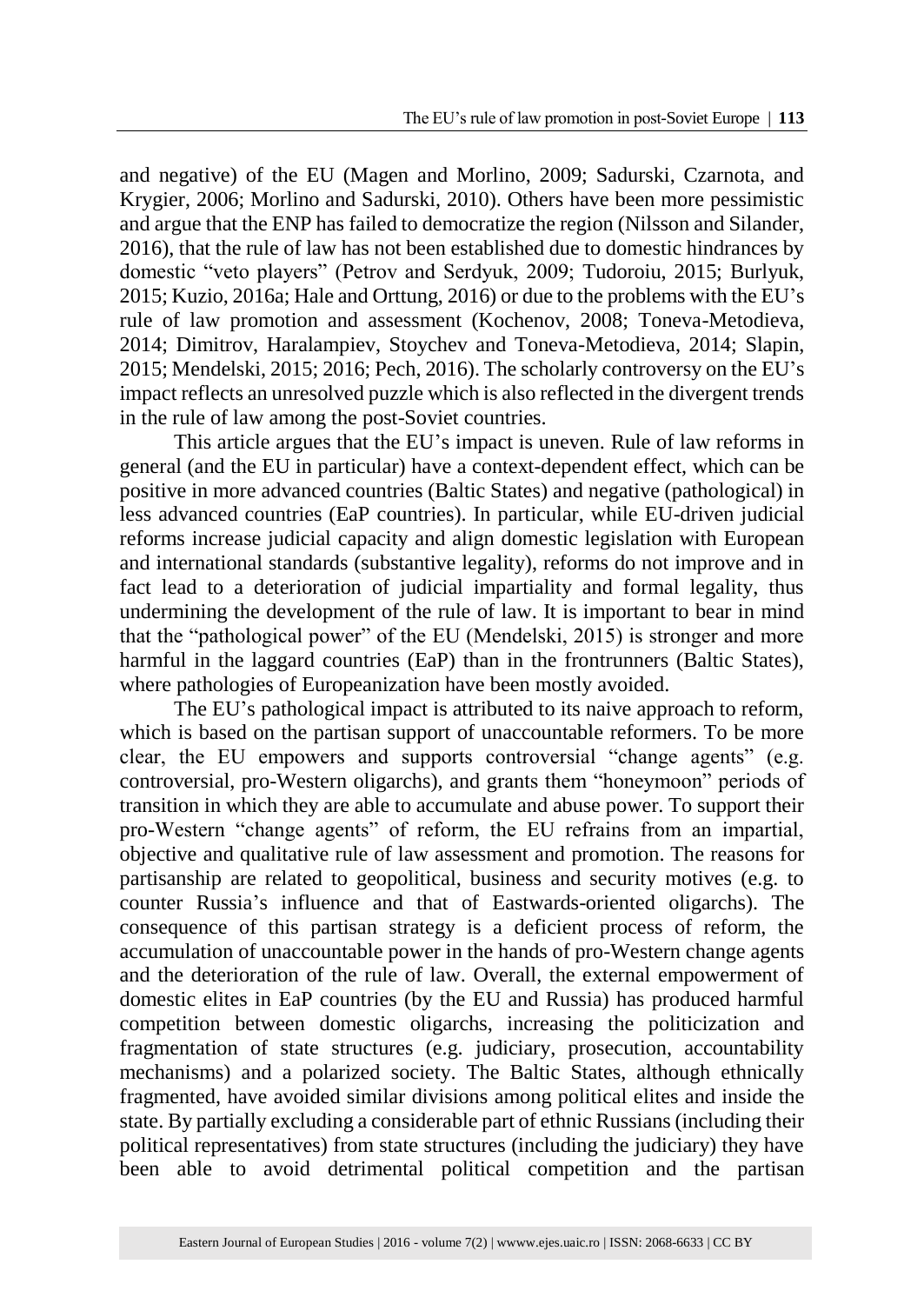empowerment and fractionalization of their elites from abroad, thus avoiding several reform pathologies (e.g. the fragmentation and instability of law, the politicization/polarization of the judiciary) which in turn facilitated the creation of the rule of law.

The next section briefly introduces my four-dimensional concept of the rule of law. Section 3 provides quantitative evidence on the trends in rule of law development in post-Soviet countries over the last 15 years. Section 4 provides a causal explanation for the lack of improvement in the rule of law in the EaP region and progress in the Baltic States. The paper concludes with some policy recommendations for the EU and for practitioners.

#### **2. Theoretical framework: the rule of law, a four-dimensional concept**

I propose a four-dimensional concept of the rule of law, consisting of four distinct dimensions: *Formal legality*, *substantive legality*, *judicial capacity and judicial impartiality* (Mendelski, 2014; 2015). While the two former dimensions refer to the quality of the formal rules (de jure rule of law), the two latter dimensions refer to the quality of the judicial system (de facto rule of law).

First, the *formal legality* dimension includes the formal and procedural aspects of the rule of law (i.e. the "internal morality of law") which require laws to be general, publically promulgated, clear, non-retroactive, non-contradictory, possible to comply with, relatively stable, and enforced (Fuller, 1969, p. 46). My main focus will be on the stability of rules. Stability of laws implies that laws remain stable or unchanged for a period of time long enough to provide the necessary predictability and constraints for decision makers.

Second, *substantive legality* reflects a thick and substantive concept of the rule of law (Hart, 1961) and requires the presence of morally "good" laws which comply with certain principles (e.g. justice, equality before the law) and certain rights (civil, political and socio-economic human rights) (Tamanaha, 2004). These principles and rights are commonly associated with international human rights norms and best-practices of governance (e.g. UN basic principles on the independence of the judiciary). International organizations, including the EU, promote alignment with international human rights standards and best-practices and, in so doing, try to legally embed countries in the universal rules of the European or international legal system (Simmons, 2009).

Third, *judicial capacity* includes the inputs, means and resources to establish a capable judicial system (Mendelski, 2012; 2014). It is associated with the ability of a professional judiciary to enforce legislation in an efficient, timely and effective way. In particular, judicial capacity reflects the quantity and quality of the financial, technical and human resources required to establish a capable judicial system. However, higher judicial capacity does not automatically imply a better rule of law: resources (e.g. new computers, more prosecutors) can be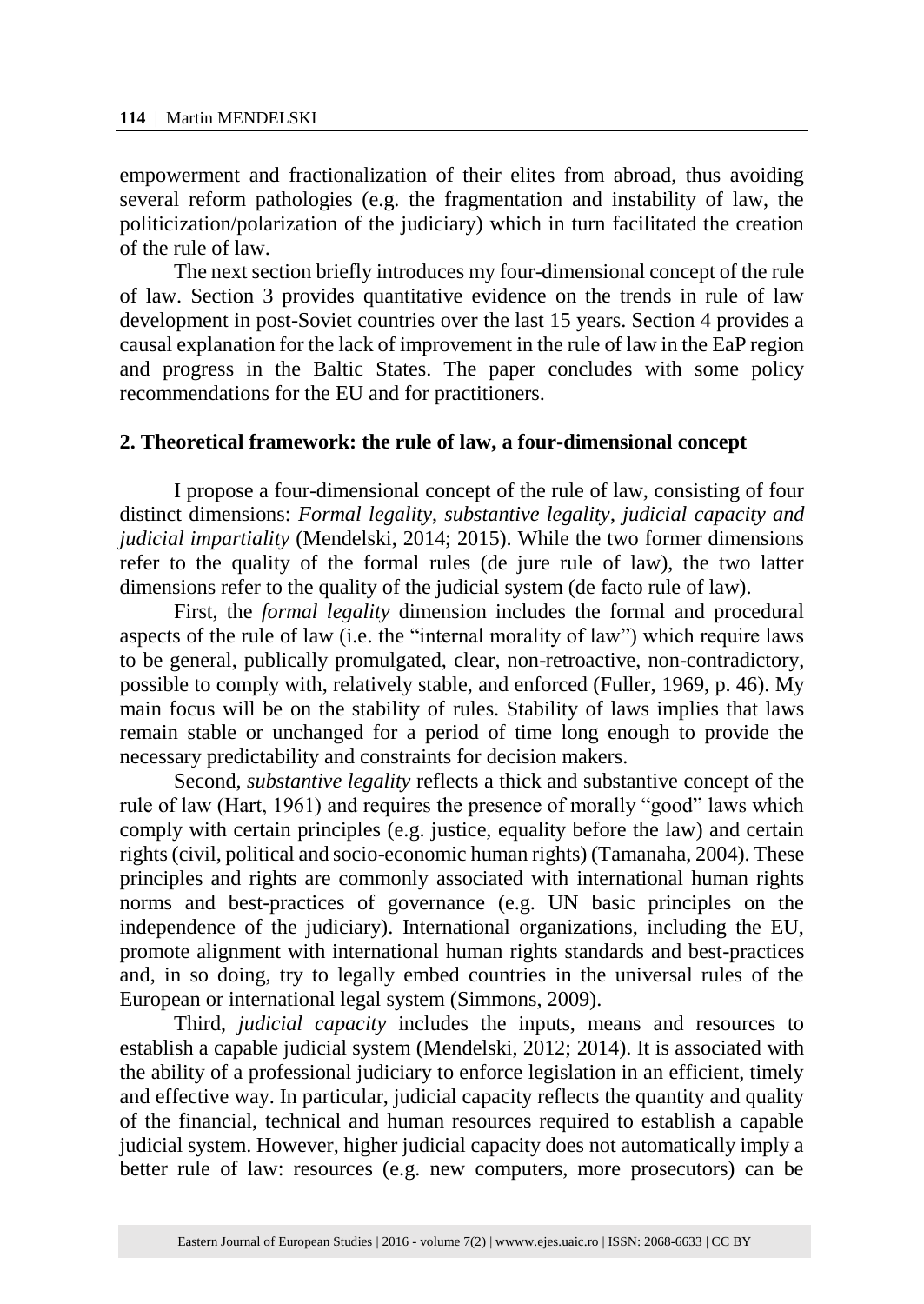misused to advance particularistic interests, such as political power, for instance in a politicized fight against corruption.

Fourth, *judicial impartiality* refers to the unbiased and impersonal enforcement of the law by independent, non-corrupt and accountable magistrates. The sub-components belonging to the judicial impartiality dimension include: 1. Judicial independence, 2. Separation of powers, 3. Accountability towards the law, 5. Judicial accountability.

Finally, all four dimensions of the rule of law are interdependent. In order to create the rule of law, international donors must seek to improve all four dimensions in a balanced way. Achieving progress in one dimension and regressing in others does not necessarily enhance the rule of law. For instance, aligning domestic legislation with international standards will not establish the rule of law if the new laws and regulations become unstable, incoherent or are not enforced. Similarly, creating capable but not sufficiently impartial judiciaries (and vice versa) will not necessarily improve the rule of law. The next section shows that the EU (together with its domestic reformers) had precisely such an uneven effect on the four dimensions of the rule of law during the EU pre-accession  $period:$ <sup>1</sup> while substantive legality and judicial capacity improved, formal legality and judicial impartiality stagnated and partially even deteriorated, especially in the less advanced EaP countries.

## **3. Empirical trends: comparative development of the rule of law in EaP and Baltic states**

## **3.1. Empirical puzzle: divergence in the rule of law**

 $\overline{a}$ 

Empirical evidence suggests that post-Soviet countries can be grouped in a frontrunner, strong rule of law group (Estonia, Latvia, Lithuania) and a laggard weak rule of law group (Moldova, Georgia, Ukraine, Armenia, Azerbaijan)<sup>2</sup>. Both the Freedom House indicator Judicial Framework and Independence and the rule of law indicator from the Bertelsmann Transition Index (BTI) exhibit a persisting and even growing divergence between the two groups (see Figure 1 and Figure 2). This is puzzling because (1) all countries were part of the Soviet Union and thus

<sup>&</sup>lt;sup>1</sup> The EU conditionality has begun to stimulate legal and judicial changes in the Baltic States since 1995/1998 (with the start of the pre-accession period to the EU) and in the EaP Countries since 2005, the official start of the European Neighbourhood Policy (ENP). However, legal cooperation, adaptation and approximation had occurred already since the 1990s.

<sup>&</sup>lt;sup>2</sup> A brief note on case selection: I exclude several post-Soviet countries (Russia, Belarus, Central Asian Republics) from the comparative analysis as I intend to focus solely on the countries which have been subject to EU conditionality in the area of the rule of law. This was hardly the case for these countries and no Action Plans are foreseen for them.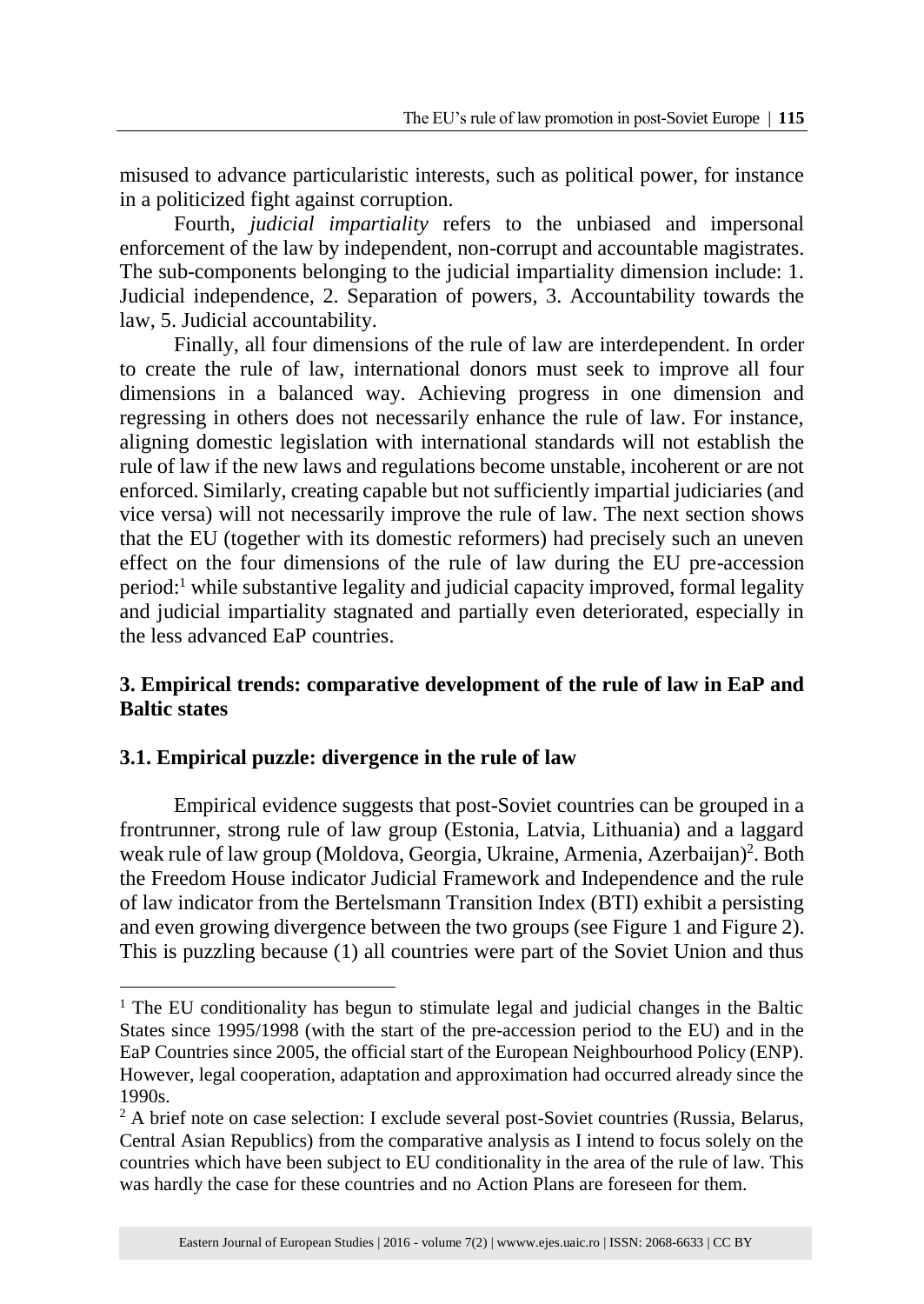have a common history (historical legacy) which affected the way justice is done and (2) all countries experienced similar pressure for reform from abroad (EU conditionality), albeit the timing of conditionality varied. Nevertheless, despite the external pressure for judicial and anti-corruption reform in the framework of the Eastern Partnership since 2005, rule of law indicators do not converge and there is no significant catching-up of the laggard countries. This puzzle of divergence will be answered in section 4, where I will argue that rule of law reforms (and EU conditionality) have a context-dependent and uneven effect, which can improve *or* undermine the rule of law. Thus, reforms do not automatically mean progress, but can, on the contrary, lead to deterioration. I will now analyze the development of the rule of law across its four dimensions (and the EU's potential impact). I rely on more specific indicators, which assess the internal and external quality of the law and the quality of the judiciary.

**Figure 1. Freedom House judicial framework and independence in post-Soviet states**



*Source:* Freedom House, Nations in Transit.

*Notes:* This indicator highlights constitutional reform, human rights protections, criminal code reform, judicial independence, the status of ethnic minority rights, guarantees of equality before the law, treatment of suspects and prisoners, and compliance with judicial decisions. Scale from 1 (worst) - 7 (best), original values were inverte.

### **3.2. Quality of law: the EU aligns domestic laws with international standards (substantive legality), but undermines legal stability (formal legality)**

Has the EU improved the *de jure* rule of law, i.e. the quality of the law? Figures 3 and 4 exhibit a potentially uneven (i.e. both positive and negative)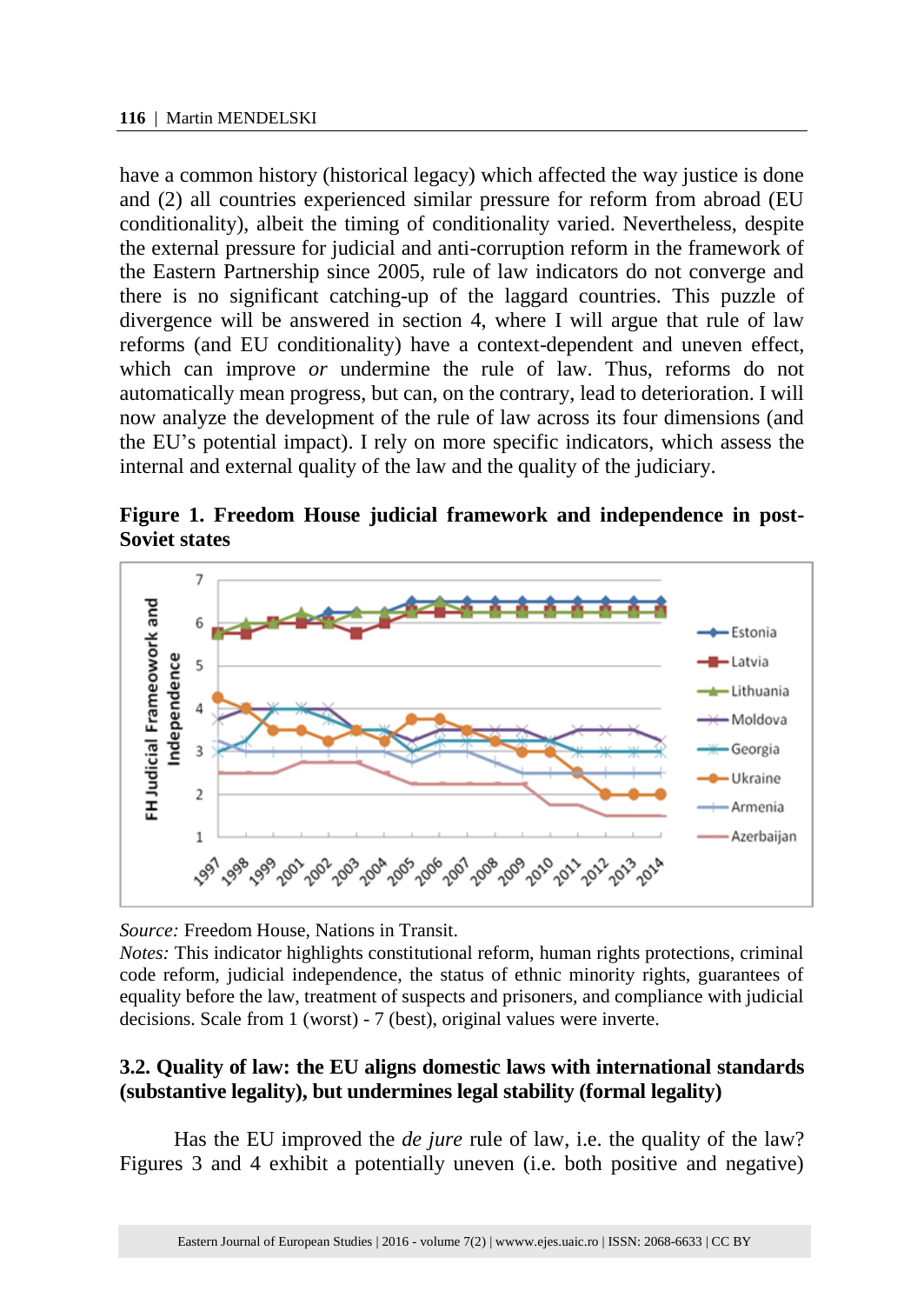impact of EU-driven reforms on the rule of law in Baltic States and EaP countries. While substantive legality increased in both groups (as reflected in the increased legal approximation to international human rights norms), formal legality, and, in particular, the output and stability of laws, deteriorated.



**Figure 2. BTI rule of law in post-Soviet states**

S*ubstantive legality* is measured by the number of ratified human rights treaties (see Figure 1). Two main observations can be made. First, there has been considerable progress in this dimension. Over the course of time, all countries have ratified more and more international human rights treaties. The overall positive trend in both groups indicates that the ratification of *de jure* human rights is relatively unproblematic (Landman, 2004). Interestingly, the average score of EaP countries suggests that they have, since 1993, outperformed the Baltic States by ratifying more international human rights treaties. Ukraine and Azerbaijan were particularly active in signing them, which is however not always reflected in the *de facto* respect of human rights. Second, there were two periods of acceleration in which the ratification of international treaties and conventions grew considerably. The first period (1990–1993) comprises the first years after the fall of communism, and the second period (1998–2004) can be associated with the EU pre-accession period. This later period of alignment of legislation with European laws (*acquis communautaire* and the case law of the ECtHR) resulted in considerable legal approximation and rule adoption in the EaP region (see individual country chapters in Van Elsuwege and Petrov, 2014).

*Source:* Bertelsmann Transformation Index. *Note:* Scale from 1 (worst) to 10 (best).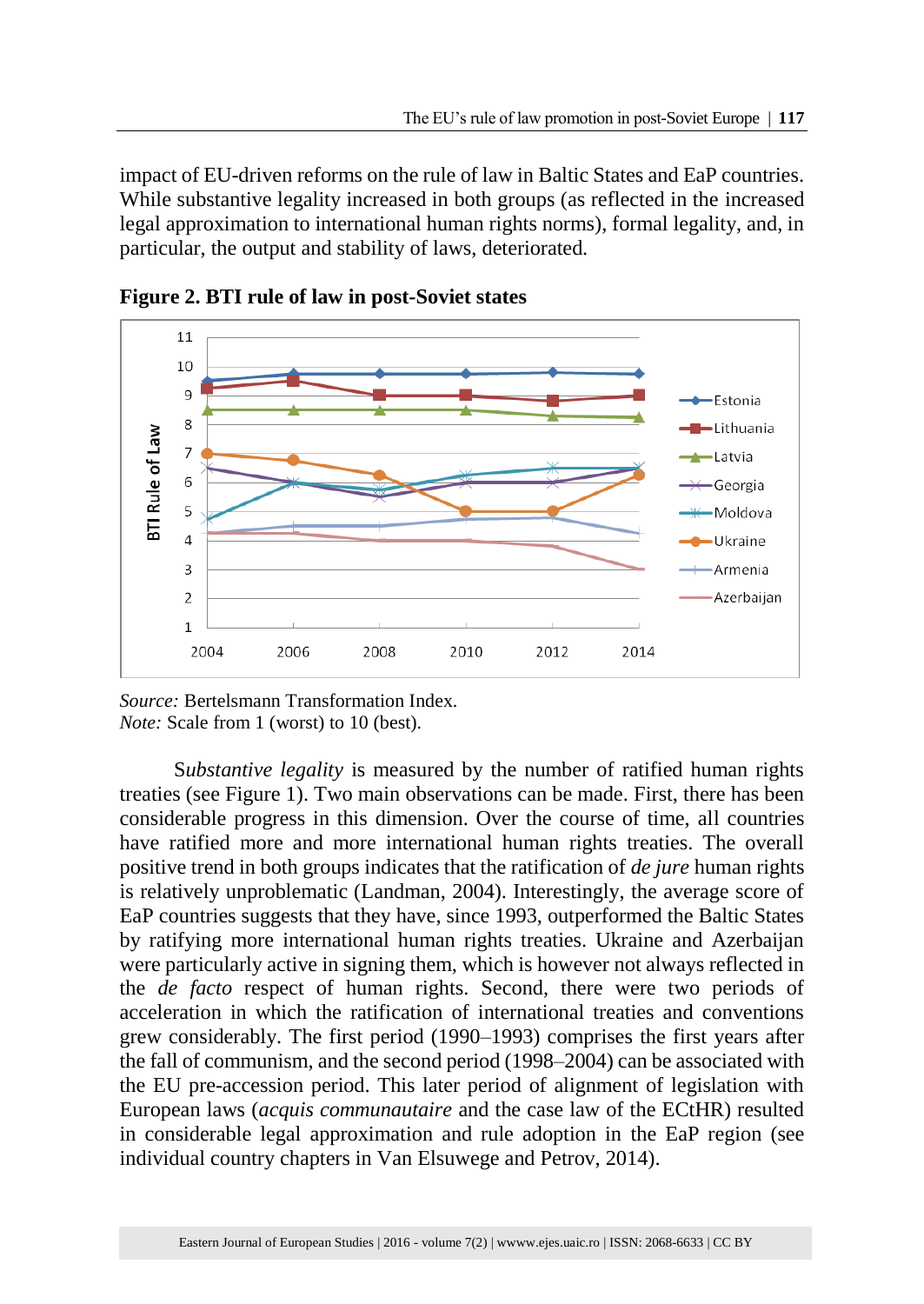

**Figure 3. Development of substantive legality (rule approximation) in CEE**

*Source:* Data based on Simmons 2009, provided to the author by Beth Simmons. *Notes:* The indicator is based on the concept of "legal embeddedness" which calculates the proportion of 20 of the more important human rights-related treaties ratified by each state. It additionally includes three regional agreements (Europe, Americas, and Africa). The scale ranges from 0 (worst performance) to 1 (best performance).

**Figure 4. Development of formal legality (legislative output) in post-Soviet countries**



*Source*: Own dataset compiled by the author.

*Notes*: The data is based on the information from the national parliaments of Eastern Partnership countries and the Baltic States. The legislative output is measured as the simple average of nationally adopted laws per year. Data for Azerbaijan is not included.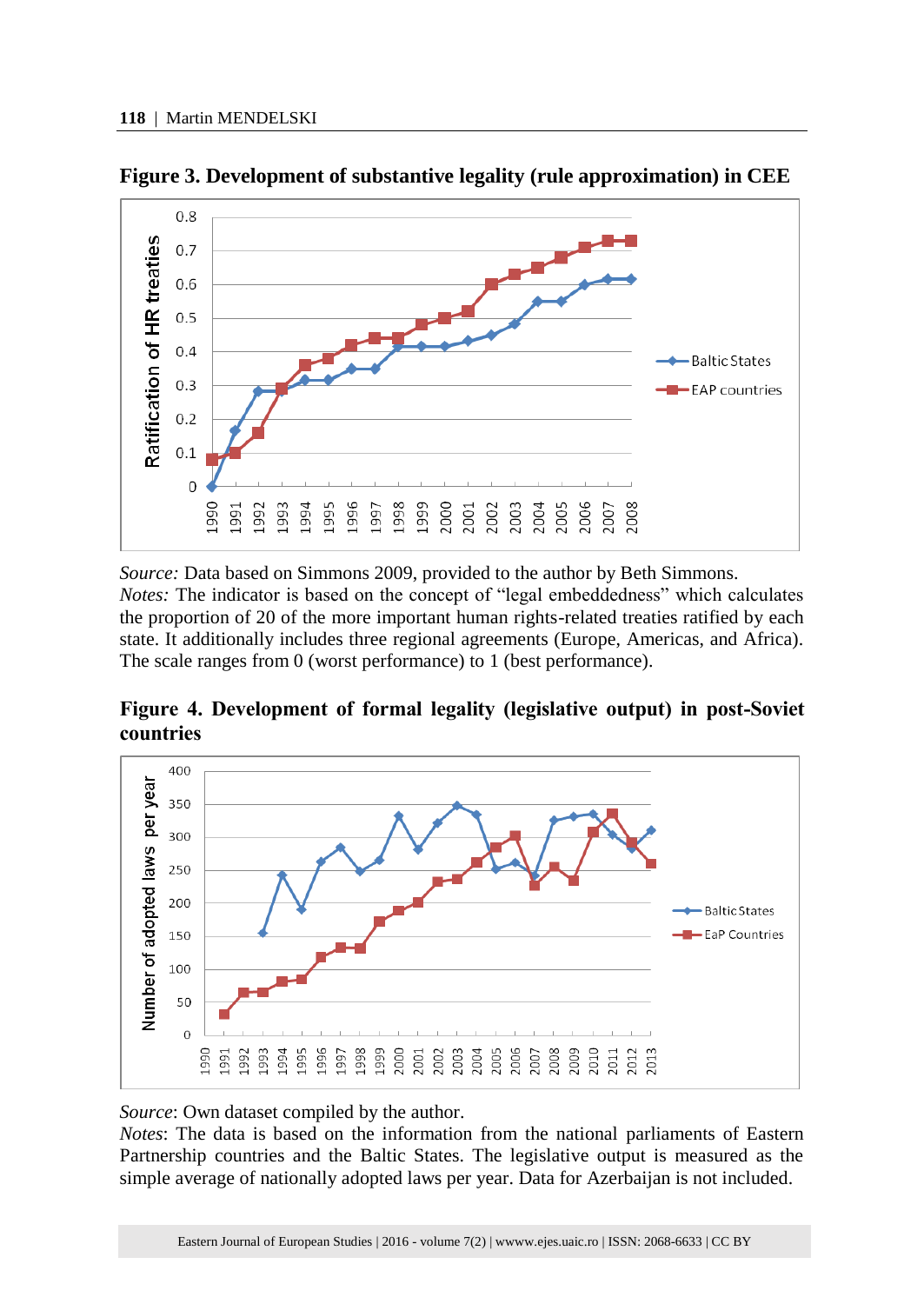*Formality legality* (the internal morality of law) is measured by the number of adopted laws per year, i.e. the legislative output per year (see Figure 4). The indicator is used here as a proxy indicator for measuring the stability of laws, which is a crucial aspect of formal legality. This decision can be justified by the very common practice that most of the newly adopted laws are in fact amendments to the existing legal framework. Two main patterns can be observed during the period between 1990 and 2013. First, the legislative output increased in all countries, except for Estonia which remained at a similar level. Second, on average, legislative output has been growing much more in the EaP countries than in the Baltic States. In the advanced Baltic States, the number of adopted laws per year during the pre-accession period to the EU (1995-2004) almost doubled. In Latvia, it rose from 191 to 343 adopted laws, in Lithuania from 264 to 434, and in Estonia, from 117 to 226 laws adopted per year. After EU entry, it remained at a relatively high level in Lithuania and Latvia (around 400), suggesting a persisting pathology, and considerably decreased in Estonia, suggesting a temporary pathology.

In the less advanced EaP countries, the legislative output has increased by approx. 400% since 1995, in the Baltic States only by approx. 100 %. This suggests that the potential impact of EU-driven reform (rule approximation) was more pathological in the former, laggard group. Moldova is a telling example. Here, the EU (and donor) pressure for judicial and prosecutorial reform, resulted in several reform waves and numerous amendments of legislation. For instance, Law no. 294 on the Prosecution<sup>3</sup> was modified 16 times between 2009 and 2016 (i.e. under the pro-Western Alliance for European Integration). Law no. 514 on judicial organization<sup>4</sup> was modified 18 times between 2002 and 2012. The penal code in Moldova was modified 61 times between 2010 and 2016<sup>5</sup>. Data on the number of adopted laws from the Ukrainian parliament indicates an escalating trend which peaked after the Orange revolution in the sixth convocation period (2007-2012) with 1165 laws. For instance, the economic code of Ukraine was amended 50 times between 2003 and 2012<sup>6</sup>. After the Euromaidan, the legislative output accelerated again, this time through increased mis(use) of accelerated procedures. Similarly, after the regime change in Georgia (Rose revolution in November 2003), the legislative output almost doubled from 230 adopted laws in 2003 to 453 laws in 2005.

When analysing changes in the legal framework (rule adoption) it is not sufficient to look at the outcomes, i.e. how many laws were adopted or transplanted from abroad. The legislative process, i.e. how rules were adopted is

<sup>3</sup> See http://lex.justice.md/md/331011/.

<sup>4</sup> See http://lex.justice.md/index.php?action=view&view=doc&id=312839.

<sup>5</sup> See http://lex.justice.md/md/331268/.

 $6$  See http://zakon2.rada.gov.ua/laws/show/436-15/ed20120524.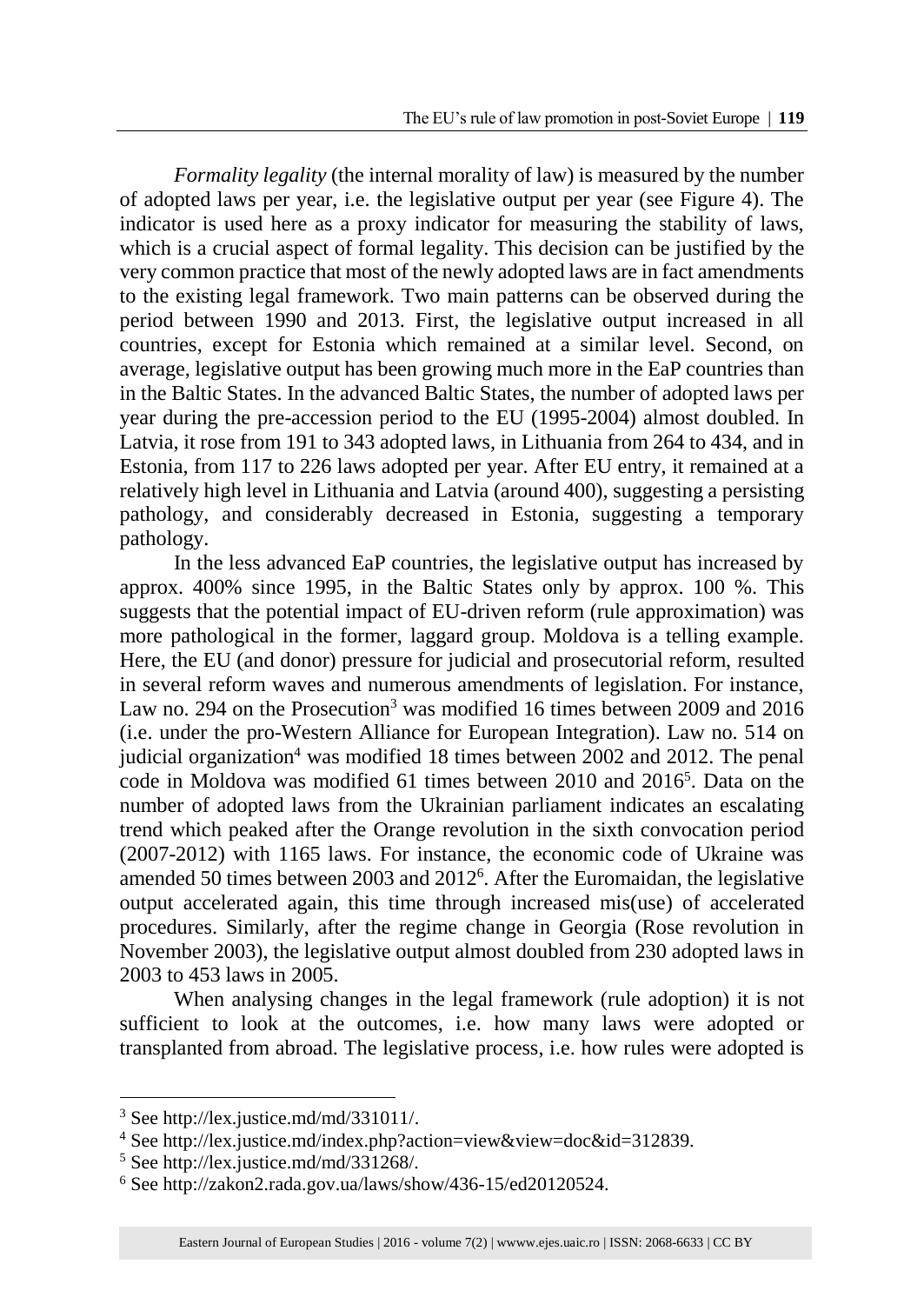equally relevant, if not more. Unfortunately, external pressure for reforms and the zeal of domestic reformers (as well as competition between them) has resulted in a deficient rule-adoption process. Both in the Baltic States and EaP countries, fasttrack legislating in the parliament, decisions and presidential decrees were used to meet the EU's (and other international donors') reform demands (Bates, 2010; Stewart, 2016; Pettai and Madise, 2006). Legislating was typically done by empowered reformist elites from the executive and undermined, in many instances, the stability of law as well as the democratic rule adoption process (Sadurski, 2004; Goetz and Zubek, 2007; Mendelski, 2015). Only in Estonia has the legislative process been of higher quality, reflected in more stable and coherent legislation and a well-functioning regulatory impact analysis (Laffranque, 2009; Staronova,  $2010$ <sup>7</sup>. By contrast, Ukraine and Moldova had a fragmented legal drafting process which resulted in less coherent and unpredictable legislation (Lucas, 2015, p. 316).

In sum, regime changes, the zeal for reform and legal approximation to European standards as well as domestic structural problems (e.g. state capture, fragmentation and low capacity of legal departments) have resulted in increased rule adoption and approximation, but also in legal instability, incoherence and lack of implementation<sup>8</sup>. The overall uneven development in terms of formal legality (which deteriorated) and substantive legality (which improved) reflects the mixed impact of the EU-driven reforms and a common dilemma for reformers: how to improve the substantive quality of (the rule of) law whilst not undermining its formal, procedural quality, i.e. its "inner morality"?

### **3.3. Judicial quality: the EU strengthens judicial capacity but undermines judicial impartiality**

Figure 5 presents a selected indicator (judicial budget p.c.) to measure the development of *judicial capacity* in EaP countries and Baltic States. On the whole, considerable progress can be observed among both groups, suggesting a beneficial potential impact of EU-driven reforms. This positive trend in the judicial budget has been accompanied by increased computerization, automation (court management and information systems), increased training and partly also by more human resources. Alternative explanations certainly contributed to this positive trend, such as international donor conditionality, which focused on judicial capacity building as well as beneficial domestic economic conditions until 2008 (interrupted only briefly by the international financial crisis).

<sup>7</sup> Detailed reasons for the high quality of drafting and legislation can be found in the summary report Quality of Legislation: Estonian Perspectives, http://ec.europa.eu/ dgs/legal\_service/seminars/estonia\_summary.pdf.

<sup>8</sup> Confirmed by judges from Moldova, Ukraine and Georgia.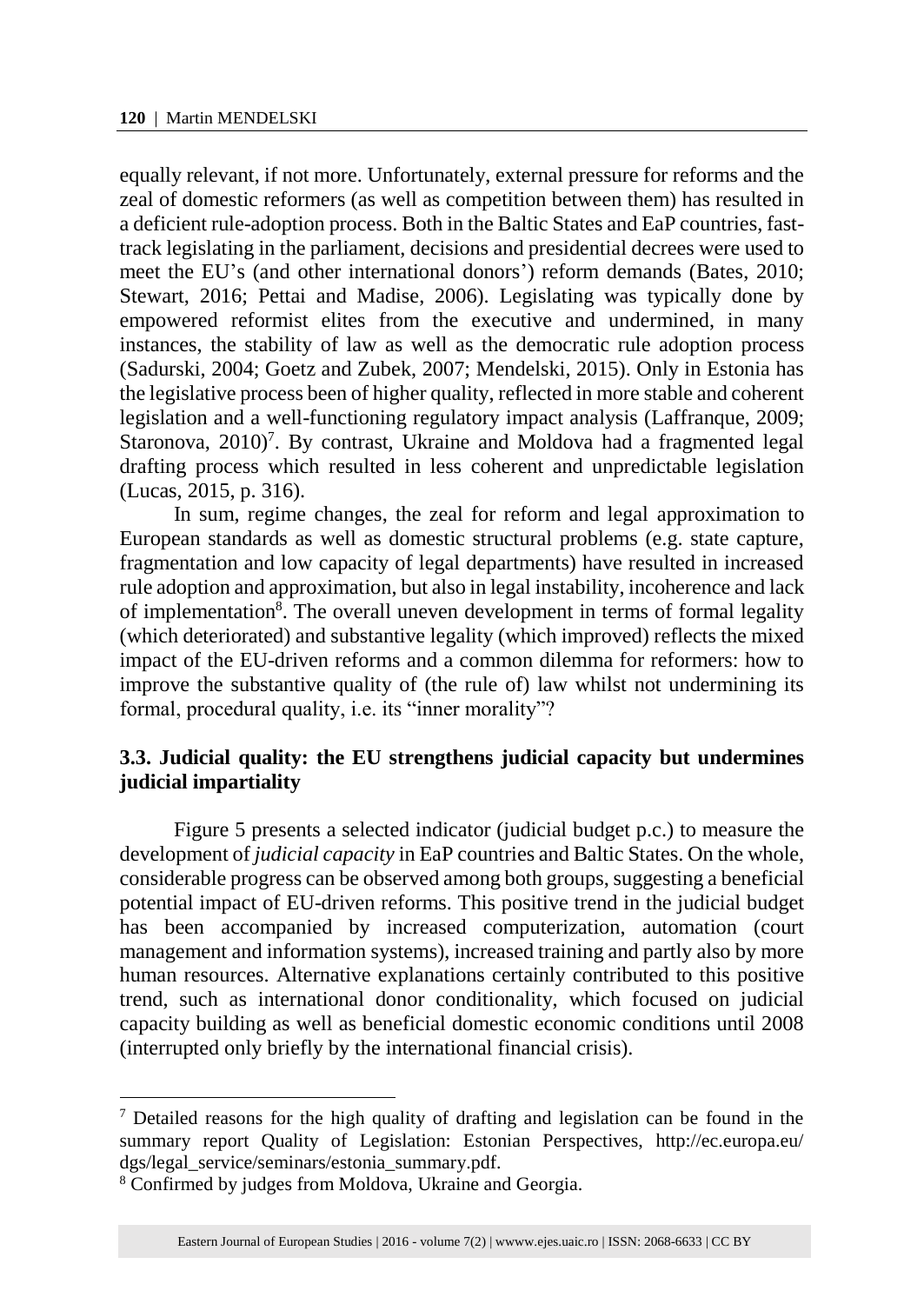

**Figure 5. Development of judicial capacity in post-Soviet states**

In contrast to this very positive trend, *judicial impartiality* experienced a mostly stagnating development (Table 1). Judicial independence remained more or less at a similar level, slightly increasing in EaP countries and slightly decreasing in the Baltic States. Most countries did not improve their judicial independence ratings, with the exception of Georgia  $(+2)$  and Moldova  $(+2)$ , which, however, remain in the median range. The indicator "Irregular payments in judicial decisions" from the World Economic Forums Executive Opinion Survey (WEFEOS), which can be used to indicate judicial corruption and problems with judicial accountability, suggests that EU-driven reforms were not transformative. For most countries, this indicator rather stagnated or decreased, with the exception of Georgia which considerably improved its rating  $(+2.3)$ . Without this significant progress, the average value of the EaP group in 2012 would have been only 2.5 (instead of 3.0). "Separation of powers" increased in the EaP group  $(+0.8)$  more than in the Baltic group  $(-0.3)$ , which experienced a slight regression, admittedly from a very high level. "Prosecution of office abuse" (which is used here as a measure for accountability to the law) remained in both groups at a similar level. Overall, the lack of progress on the judicial impartiality dimension suggests that improving certain crucial values (judicial independence, accountability, integrity etc.) is a path-dependent and complex process, which is difficult to change in the short-term despite selective improvements (as occurred in the EaP countries). In sum, the EU's impact was potentially uneven across the four key dimensions of the rule of law: while substantive legality and judicial

*Source*: Own calculations based on data from CEPEJ 2004; 2006; 2008; 2010; 2012; 2014<sup>9</sup> .

<sup>9</sup> See http://www.coe.int/t/dghl/cooperation/cepej/evaluation/.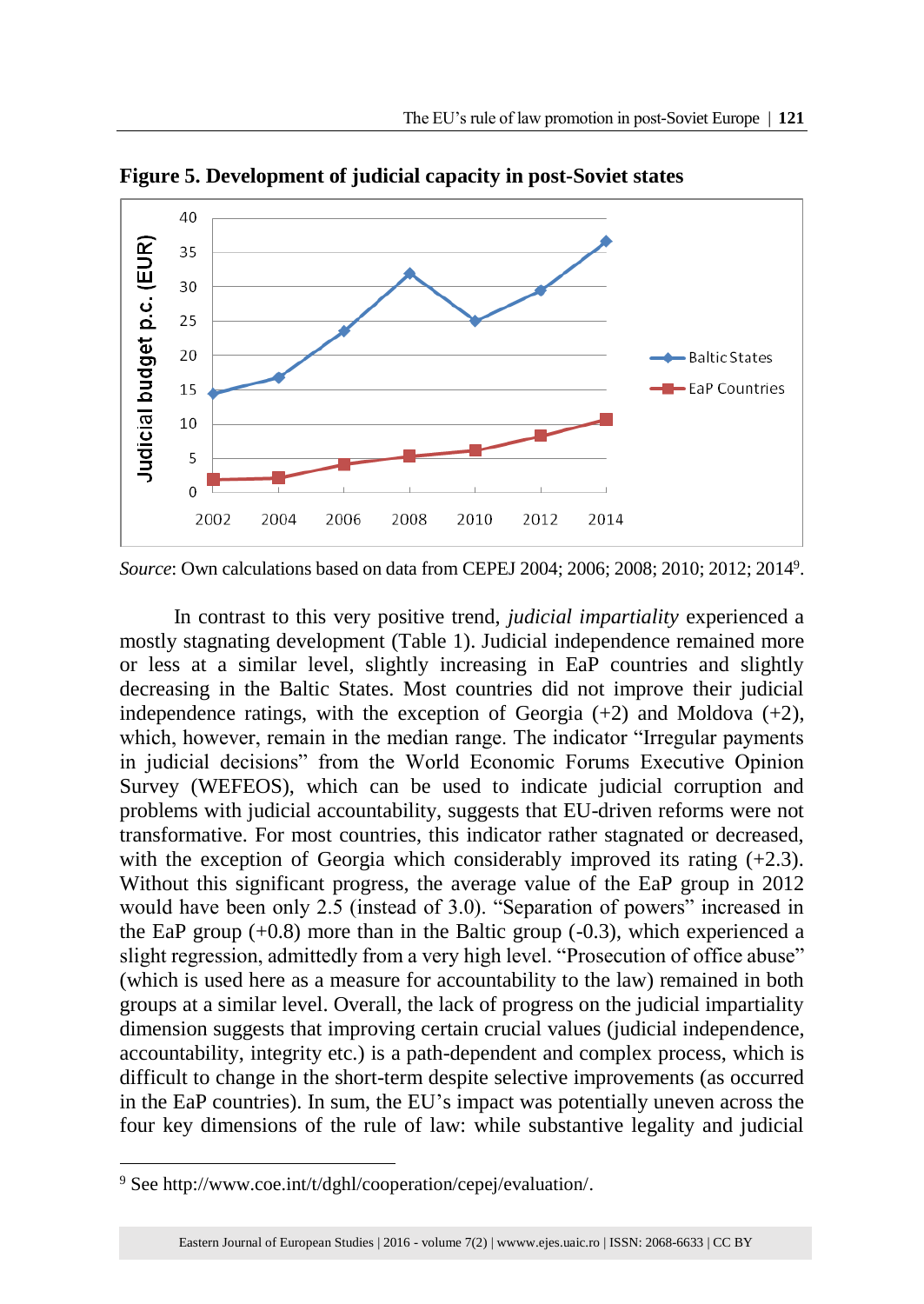capacity improved, formal legality and judicial impartiality did not. The reasons for this uneven development and the continuing divergence across the two groups of countries are explored in the next section.

|                                                                        |      | 2004 2006 2008 2010 2012 2014 |      |      |     |     | absolute<br>change | relative<br>change in<br>$\frac{6}{9}$ |
|------------------------------------------------------------------------|------|-------------------------------|------|------|-----|-----|--------------------|----------------------------------------|
| <b>Baltic states</b>                                                   |      |                               |      |      |     |     |                    |                                        |
| Judicial independence,<br>BTI, Scale 1-10                              | 10.0 | 9.0                           | 9.0  | 9.0  | 9.0 | 9.0 | $-1.0$             | $-10.0$                                |
| Irregular payments in<br>judicial decision,<br>WEFEOS, scale from 1-7  | 4.6  | 4.6                           | 4.1  | 4.3  | 4.4 | n/a | $-0.3$             | $-6.9$                                 |
| Separation of powers,<br>BTI, Scale 1-10                               | 10.0 | 10.0                          | 10.0 | 10.0 | 9.7 | 9.7 | $-0.3$             | $-3.3$                                 |
| Prosecution of office abuse<br>(accountability)<br>BTI, Scale 1-10     | 8.3  | 8.3                           | 8.0  | 8    | 8   | 8   | $-0.3$             | $-4.0$                                 |
| <b>EaP</b> countries                                                   |      |                               |      |      |     |     |                    |                                        |
| Judicial independence,<br>BTI, Scale 1-10                              | 4.6  | 5.2                           | 5.0  | 5.0  | 5.0 | 5.2 | $+0.6$             | $+13.0$                                |
| Irregular payments in<br>judicial decisions,<br>WEFEOS, scale from 1-7 | 3.7  | 3.6                           | 3.1  | 2.8  | 3.0 | n/a | $-0.7$             | $-18.6$                                |
| Separation of powers,<br>BTI, scale 1-10                               | 4.8  | 5.6                           | 5.4  | 5.4  | 5.2 | 5.6 | $+0.8$             | $+16.7$                                |
| Prosecution of office abuse<br>(accountability),<br>BTI, scale 1-10    | 5    | 5.2                           | 5    | 5    | 5   | 5   | 0.0                | $-3.8$                                 |

**Table 1. Selected judicial impartiality indictors for post-Soviet states**

*Source:* Bertelsmann Transformation Index (BTI); World Economic Forums Executive Opinion Survey (WEFEOS).

#### **4. Explanation: what accounts for the divergence in EaP and Baltic states?**

Differences in rule of law development have been explained by a mixture of domestic (e.g. historical legacies) and external factors (e.g. presence of external conditionality) (see Dallara, 2014; Mendelski, 2009, 2014). The puzzling question for the post-Soviet region is then why have similar historical legacies (communist rule during the Soviet Union) and similar pressure for rule of law reform by the EU resulted in divergent trends in the rule of law (and in particular in formal legality and judicial impartiality)? In particular, why were (EU-driven) rule of law reforms more effective (less pathological) in the Baltic States than in EaP countries? My main argument resorts to a chain of causally linked domestic and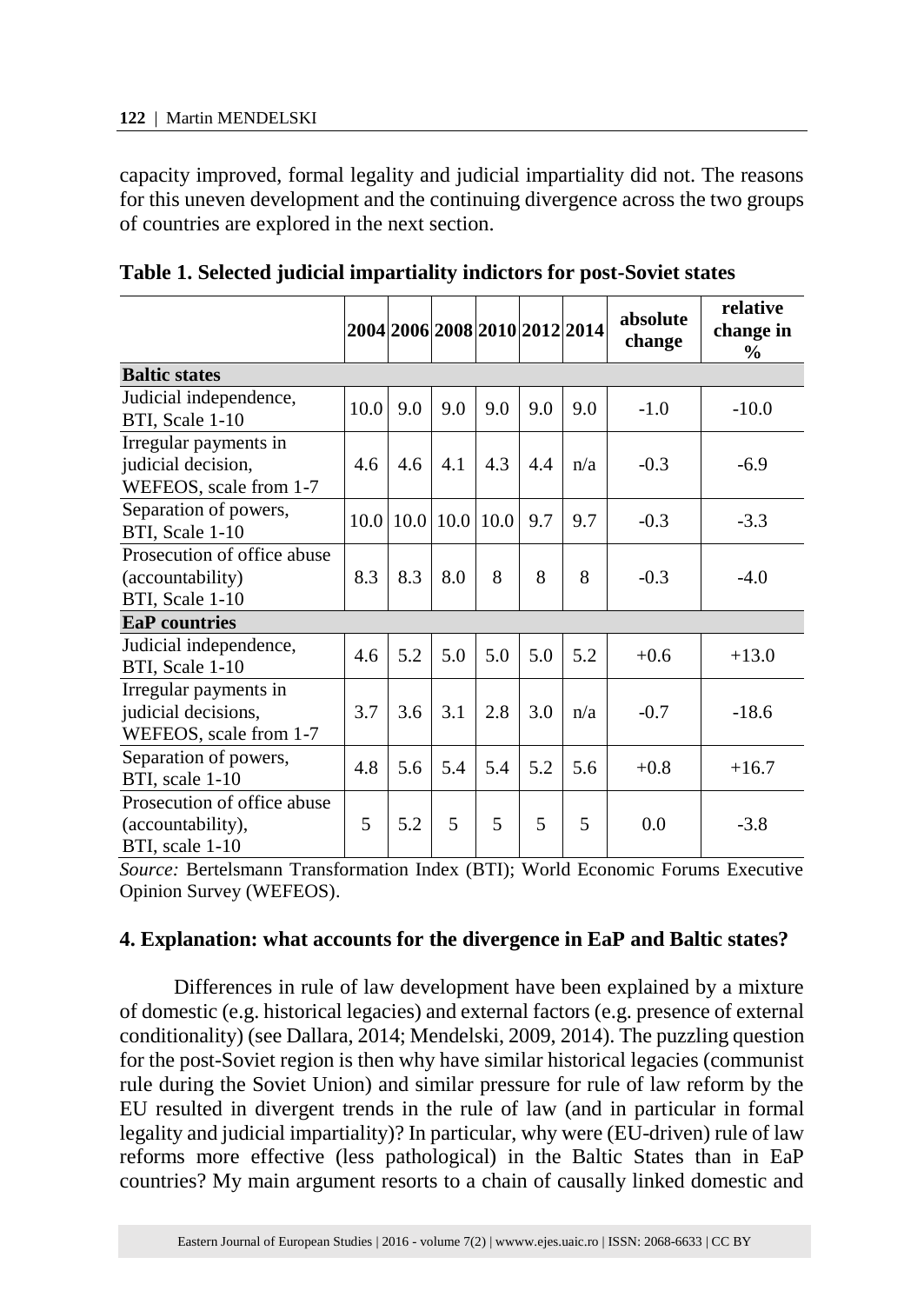external factors which reinforce each other in a circular and cumulative way (Myrdal, 1957), creating negative dynamics, and a *vicious reform cycle*. The vicious circle explains development in most laggard EaP countries and reflects the circular reinforcement between *structure*, domestic and external *agency* and the reform *process*: (1) Social heterogeneity/fragmentation (historical, regional, ethnic and ideological fractionalization, divided society)  $\rightarrow$  (2) Divided domestic elites (reformers)  $\rightarrow$  (3) Detrimental political competition between EU and Russia-oriented elites  $\rightarrow$  (4) Partisan empowerment of domestic elites through EU conditionality (and Russian conditionality)  $\rightarrow$  (5) Reinforcement of reform pathologies (instrumentalization of law, politicization of state structures)  $\rightarrow$  (6) Lack of impartiality (including neutral and unitary accountability structures) and formal legality imply a lack of the rule of law  $\rightarrow$  (1) Political and societal conflicts (divided state and society).

(1) *Social heterogeneity/fragmentation* is not solely related to ethnic fractionalization (Alesina, Devleeschauwer, Easterly, Kurlat and Wacziarg,  $2003$ ), which seems, at first sight, considerably high in most post-Soviet states.<sup>10</sup> Rather, this concept also includes other potential "dividing factors" among members of a society, such as socio-economic, historical, regional, cultural and ideological ones (e.g. pro-Western, pro-Russian). The set of dividing factors may also shift in time as the mobilization of heterogeneous groups varies with the change of legal, political, economic and geopolitical conditions that may alter the opportunity structure for certain groups and their representatives (e.g. integration into Euro-Atlantic or Eurasian structures, changing ratios between minorities due to emigration etc.). Furthermore, the distinct social dividing factors may be differently linked to the organization of the state and the economy. Access to political, legal and economic positions (and thus to power, status and capital) may be conditioned on ethnicity, kinship, political and ideological orientation, or regional factors. In addition, the nature of dividing boundaries may differ. For instance, ethno-national and linguistic dividing social factors may be reflected in a sharp, factional organization of the state (as in Latvia and Estonia) or may be blurred and permeable as in Ukraine and Moldova (Brubaker,  $2011$ )<sup>11</sup>.

Social heterogeneity and pluralism are not bad *per se* and do not have to result in the fragmentation of the state and society, including increased conflicts

<sup>&</sup>lt;sup>10</sup> The considerable percentage of Russian and Russian-speaking minorities in post-Soviet States is reflected in the relatively high ethnic fractionalization scores of Latvia (0.58), Estonia (0.50), Moldova (0.55), Georgia (0.49), Lithuania (0.32), Ukraine (0.47), Azerbaijan 0.2), Armenia (0.13). The higher the score, the more ethnically fractionalized the society. See Alesina et al 2003.

 $11$  In Ukraine, "Political struggles over nationalizing policies have been articulated along regional and linguistic rather than ethnonational group lines; they have been intertwined with geopolitical and geoeconomic questions concerning the relations of Ukraine with Russia, on the one hand, and the EU, on the other." (Brubaker, 2011, p. 1806).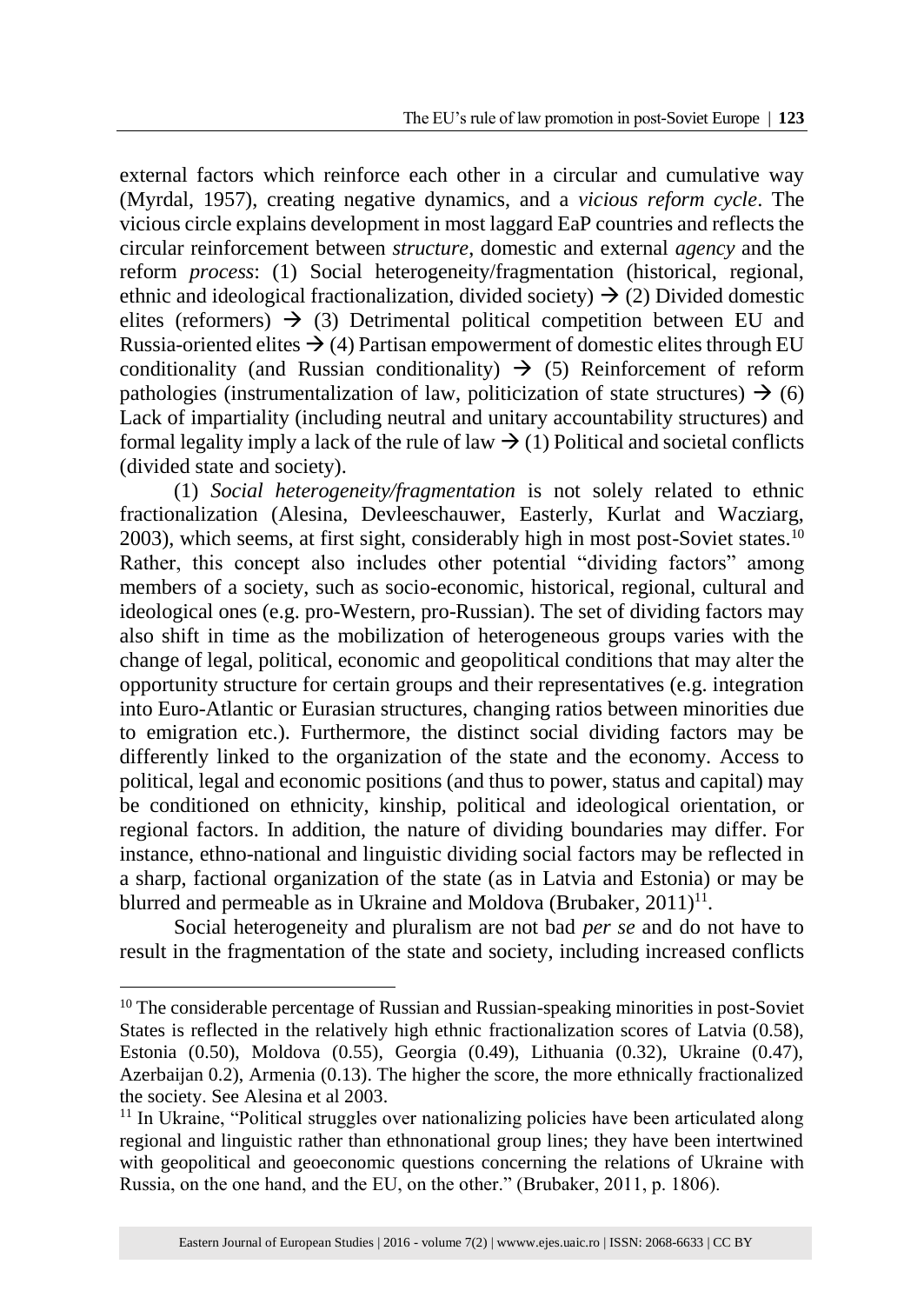among societal/political groups (Lijphart, 1977). However, tensions and conflicts may arise when powerful domestic elites attempt to capture the state and state laws during reforms to promote the interests of one dominant group. In such situations, the law and state structures may be misused as a "political weapon" (Maravall, 2003). This tendency to undermine the rule of law through competing political elites may be higher in "divided societies" (Way, 2015a) or "cleft countries" (such as Moldova and Ukraine), i.e. countries which exhibit considerable historical, regional and political divisions (Katchanovski, 2006). Similar political struggles and misuse of the rule of law were discovered in the instable and heterogeneous Western Balkans (Mendelski, 2015). Interestingly, however, the considerable fractionalized "ethnic democracies", Latvia and Estonia, have been better able to regulate conflict inside the state (Smith, 1996). By partially excluding Russian minorities (and external Russian influence), they were able to mitigate detrimental political competition and fragmentation of the polity, which provided a basis for the rule of law. I will elaborate in more detail on this process below, but first, let me turn to the EaP countries and show how their fractionalized social structure has translated into divided domestic elites.

(2) *Divided elites:* Elites in EaP countries have been characterized as disunited, divided or fragmented (Higley, Bayulgen and George, 2003; Higley and Burton, 2006; Way, 2015a). The strong division of domestic elites in EaP countries is for instance reflected in the lack of a consensus on the general goals of development and transformation. The BTI "consensus on goals" indicator, which measures the extent to which "the major political actors agree on democracy and a market economy as strategic, long-term goals" suggests that domestic elites have been much more divided and conflictual in the EaP region (which are assessed with 5.5, a score in the median range), in comparison to the more united political elites in the Baltic States which obtained a relatively high average value of 9.0 for the period 2004-2014, on a scale from 1 (worst) to 10 (best). In his analysis of anti-corruption reform effectiveness, Kupatadze argues that "Successful reform effort in Estonia hence was led by a structurally- and ideologically-cohesive, integrated, and young political elite lacking a communist background. This guaranteed consensus over goals…" (Kupatadze, 2016, p. 16). By contrast, the lower elite cohesiveness in the EaP countries (especially in Ukraine, Moldova and partially also in Georgia), which was rooted in the polarization over core values and national identity (Way, 2015a), resulted in more frequent power struggles and harmful political competition over reforms and geopolitical orientation.

(3) *Political competition* is seen by some authors as beneficial, because it provides a guarantee and constraint on the governing parties, resulting in more independent judiciaries, constitutional courts and other oversight institutions (Grzymala-Busse, 2007; Ginsburg, 2003; Morlino and Sadurski, 2010). However, under certain conditions (e.g. of social fragmentation, weak institutional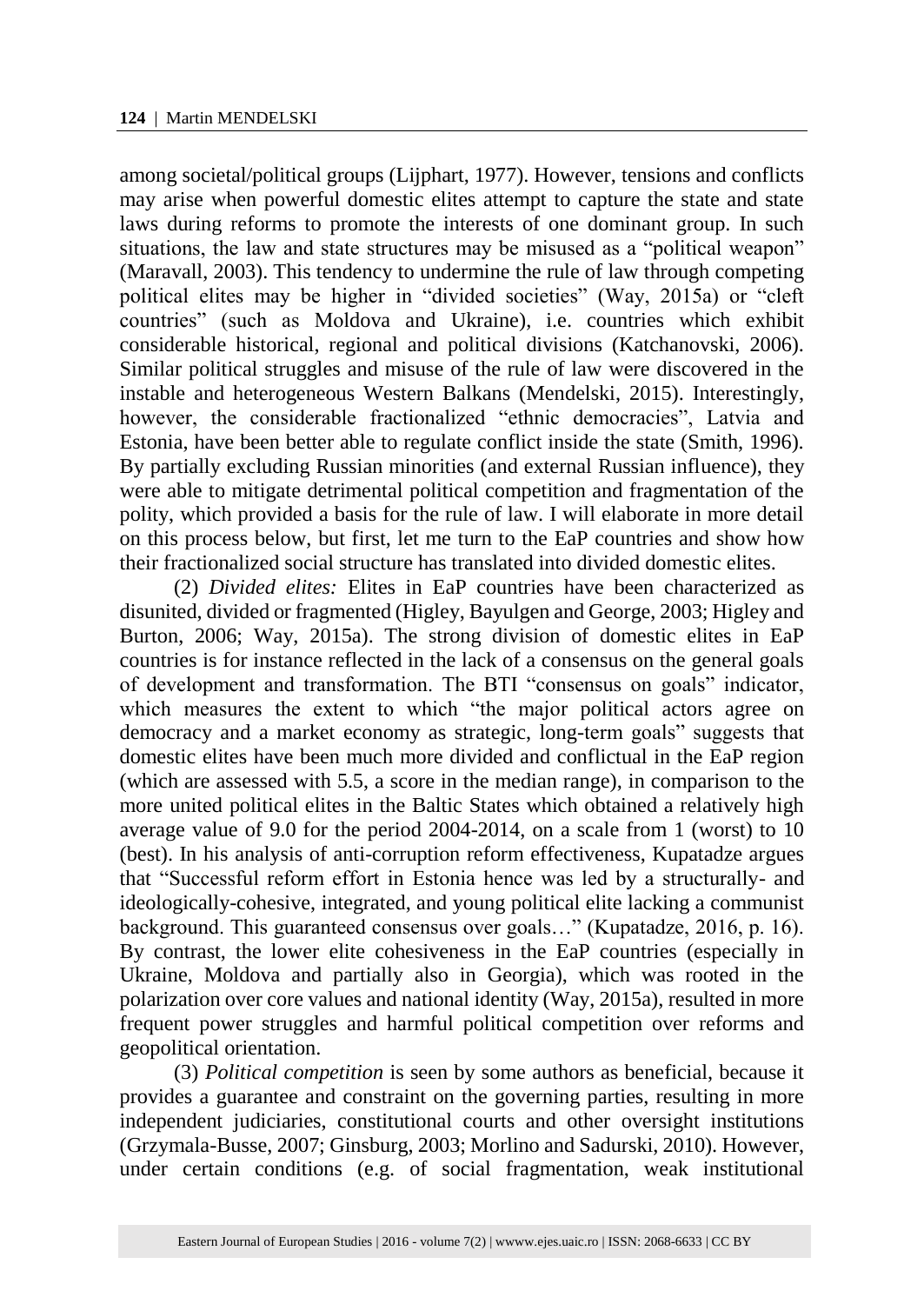constraints, geopolitical in-betweenness etc.), political competition can turn into *detrimental* political competition,<sup>12</sup> affecting judicial independence negatively. Maria Popova has argued (and shown) that in hybrid regimes (semi-authoritarian regimes and defective democracies), "competition has the exact opposite effect on judicial independence that it purportedly has in consolidated democracies: it hinders rather than promotes the maintenance of independent courts...The consequences are the politicization of justice, the subordination of the courts to the executive, and the failure of the rule of law project." (Popova, 2012, p. 3).

Intensified and detrimental political competition has been regularly observed in the EaP region (Ukraine, Moldova, Georgia), where pro-Western and pro-Russia (or nationally-oriented) oligarchs have engaged in harmful power struggles. These countries also experienced "revolutionary coup d'etats" (coloured revolutions) (Lane, 2010) which were followed by erratic reforms and counter-movements. Azerbaijan and Armenia, by contrast, avoided this kind of excessive instability and fragmentation, and turned into more authoritarian regimes that abused the rule of law. Thus, both too much centralization and too much fragmentation had pathological consequences the rule of law. Why? Under authoritarian regimes (Azerbaijan, Armenia), unchecked governments and presidents were able to instrumentalize externally-demanded rule of law reforms by centralizing control over the prosecution and anti-corruption structures. The empowered executive and presidential administration was then able to discipline political rivals and consolidate power (Börzel and Pamuk, 2012, p. 89). In more competitive and pluralistic political systems (Ukraine, Moldova), rival domestic political elites have instrumentalized the law (Lucas, 2015) and state structures (the prosecution, the judiciary, horizontal accountability institutions and regulatory agencies), thus transforming them into "political weapons" (Maravall, 2003) in struggles for power, influence and capital. Judicial and accountability structures therefore became polarized and fragmented in nature. They have learnt to shift their loyalties and to calculate strategically as a result of political pressure and intimidation. Thus, in EAP countries, horizontal accountability structures (e.g. Constitutional courts, Ombudsmen, judiciary) never acquired the necessary unity, independence and capacity as analogous oversight institutions in the Baltic States. In Ukraine (as well as in Moldova), weak and politicized constitutional courts were paralysed by the political struggles of competing oligarchs (Marlino and Sadurski, 2010, p. 191). Judges have often chosen a "strategy of survival" in an instable, competitive social and political environment in which "everything can be negotiated" through political deals, clientelism and corruption (Natorski, 2013, p. 365). This survival strategy of judges became even more necessary after the

l

 $12$  This qualitatively lower political competition, which Lucan Way calls "pluralism by default", is the consequence "…of a fragmented and polarized elite and weak state unable to monopolize political control" (Way, 2003, p. 463).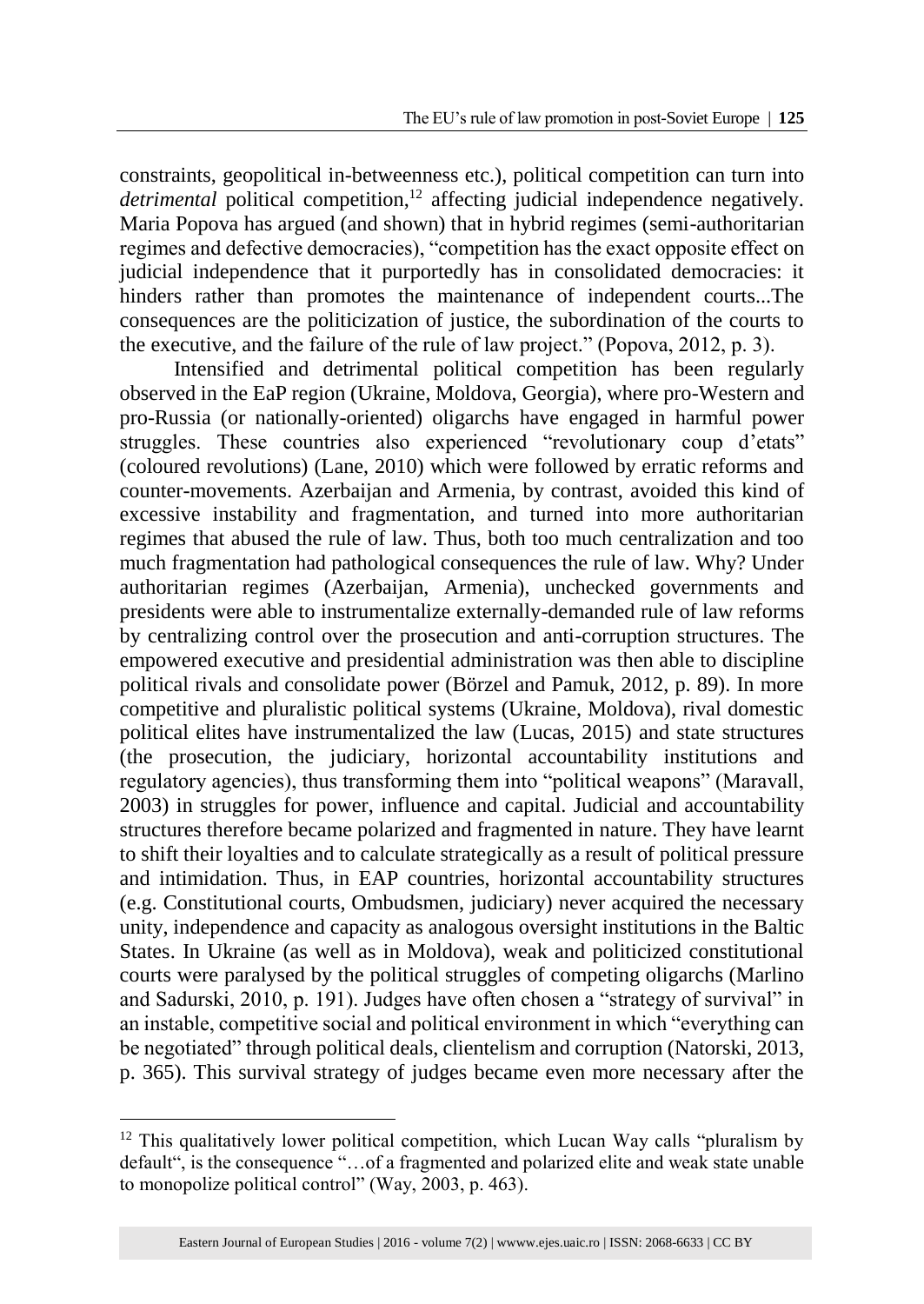$\overline{a}$ 

violent events from the Euromaidan when intimidation and violent attacks on judges increased<sup>13</sup>.

In Ukraine (but also in Moldova and partly in Georgia), detrimental political competition resulted in frequent reforms and counter-reforms and (re)negotiation of constitutional arrangements (Fisun, 2016) to be able to preserve power and control over judicial and prosecutorial institutions. Petrov and Serdyuk argued that "The judiciary in Ukraine has been used to protect and promote political interests and objectives of both change agents and veto players" (Petrov and Serdyuk, 2009, p. 206), an important observation which shows that independently of who is in power, old governing practices die hard.<sup>14</sup> This persistence of former governance habits (including the resort to clientelistic and informal practices) can also be observed in Moldova (see Mendelski, 2014). State capture (Hellman et al., 2003), that is "the efforts of firms to shape the laws, policies, and regulations of the state to their own advantage by providing illicit private gains to public officials",<sup>15</sup> has become a persistent phenomenon in countries where competing oligarchs instrumentalized state institutions for their particularistic interests (Tudoroiu, 2015; Kupatadze, 2009). Law and accountability structures, which in the consolidated Baltic democracies function as constraints, became instruments in the hands of powerful party leaders, who were able to accumulate more unconstrained power. What about foreign checks on domestic reformers? This issue is addressed next.

(4) The *partisan empowerment* of pro-Western elites (in Ukraine, Moldova, Georgia) by EU and US representatives, on the one hand, and Russia's support of Eastern-oriented domestic elites, on the other hand, exacerbated detrimental political competition, intensified political (and violent) conflicts and societal divisions. Potential foreign accountability mechanisms, such as EU conditionality, which could have disciplined domestic oligarchs, became inconsistent, selective and ineffective (Schimmelfennig, 2015; Börzel and Van Hüllen, 2014; Kubicek, 2016). To counter Russia's geopolitical influence in the region, the EU (as well as the US) empowered and supported the most powerful "change agents", no matter how undemocratically they behaved (Mendelski. 2016). Giving reform ownership to domestic elites with vested interests (such as pro-European oligarchs in

<sup>13</sup> See http://www.coe.int/t/dghl/cooperation/ccje/textes/OP18\_Ukraine.pdf.; http://www. coe.int/t/dghl/cooperation/ccje/textes/CCJE\_GT\_2015\_4E.asp; http://www.coe.int/t/dg hl/cooperation/ccje/Cooperation/Comments\_Ukraine\_May\_2015.pdf.

<sup>&</sup>lt;sup>14</sup> The statement of Vadim Cherny, an Odessa businessman is telling: "Yanukovych's people thought they would be around for years to come, so they would come and tell you they want half the company…. These new guys view themselves as transitory, so they try to steal as much money as possible from you in cash. They haven't got rid of corruption; they have just changed its form." https://www.theguardian.com/world/2016/may/ 25/mikheil-saakashvili-ukraine-government-has-no-vision-for-reform-odessa.

<sup>15</sup> See https://www.imf.org/external/pubs/ft/fandd/2001/09/hellman.htm.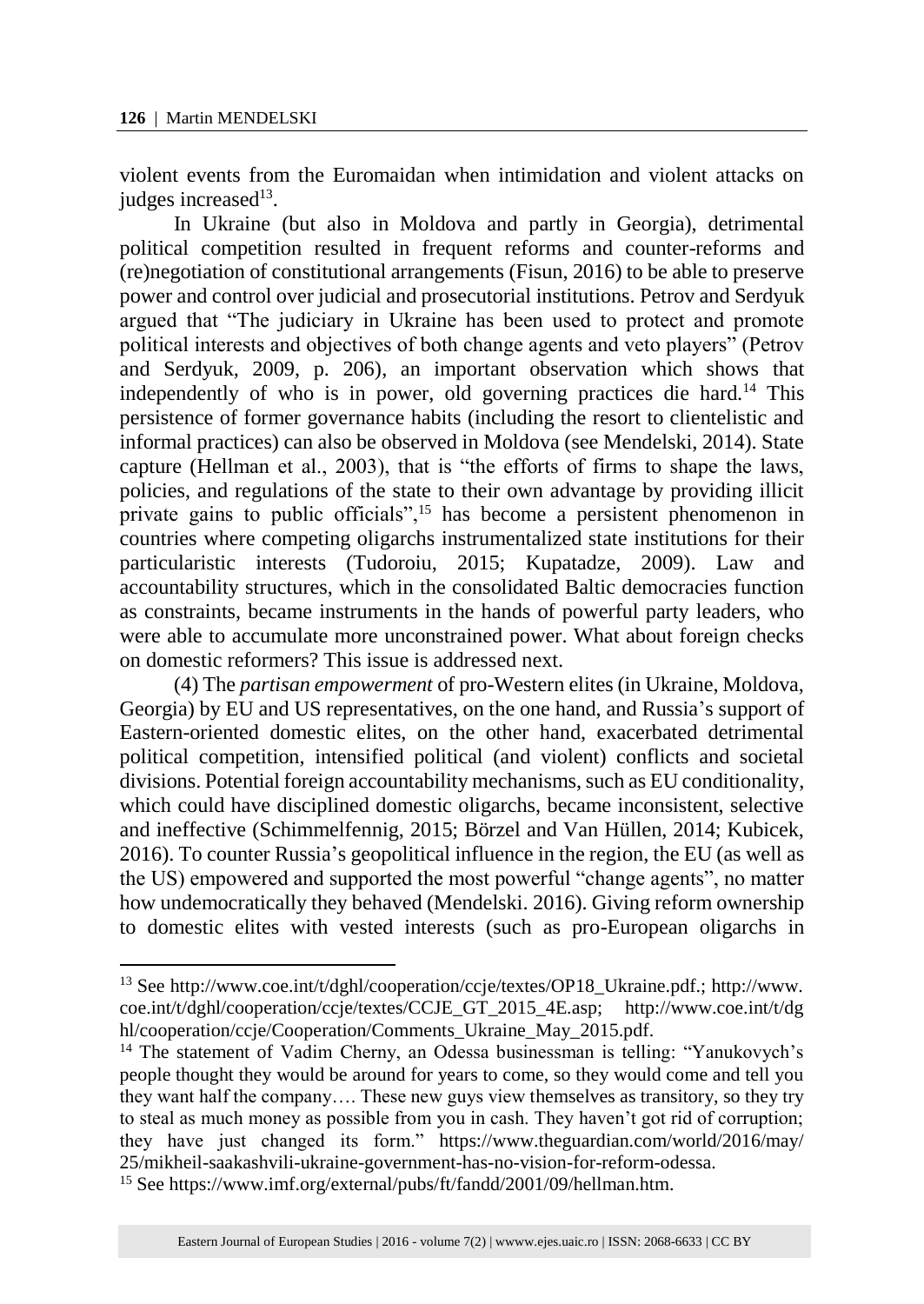Moldova and Ukraine, authoritarian leaders in Caucasus countries) (Börzel and Pamuk, 2012) can be highly problematic for establishing the rule of law. Change agents in weak rule of law countries often lack the appropriate incentives, norms and skills to conduct reforms in a non-politicised, inclusive and long-term oriented way. Instead of respecting the rule of law, many of the EU's reformist change agents from the EaP states, have (mis)used the law and the judicial system as a weapon against their political and economic competitors who, once in power, behaved in a similar way (Popova, 2012; Börzel and Pamuk, 2012; Natorski, 2013; Burlyuk, 2015; Mendelski, 2015). The results of these domestic power struggles are vicious cycles of reform and counter-reform with detrimental effects for the rule of law and, in particular, for legal stability, judicial independence and accountability. By empowering questionable and unaccountable pro-EU elites (e.g. Shaakasvili in Georgia, Filat and Plahotniuc in Moldova, Poroshenko, Tymoshenko and Yushchenko in Ukraine) and by giving them a free hand in conducting reforms without the necessary restrictions has created new possibilities of abuse of power and of rule of law reform. Reforms and support of pro-Western change agents do not automatically mean progress, especially under unfavourable conditions with insufficient institutional or democratic checks to control reformers (see Mendelski, 2015; 2016).

A telling example of the EU's partisan empowerment strategy with pathological consequences for the rule of law comes from Moldova (see Mendelski 2016). Here, the EU has supported reformist "change agents" from the Alliance for European Integration (AEI) who undermined the rule of law in practice. Transgressions of the rule of law of reformist Moldovan change agents were reflected in politicization, division,<sup>16</sup> and state capture (Tudoroiu, 2015), as well as in several criminal scandals that were related to the abuse of the rule of law (e.g. "Padurea domneasca", theft of one billion USD), misuse of courts in corruption scandals and "raider attacks" (fraudulent take-overs of companies and banks), and non-registration (elimination) of the main political competitor (the Patria party, led by Renato Usati), allegedly through pressure on the Central Election Committee and arbitrary justice<sup>17</sup>.

The EU's tacit and active support (in particular the Commission and the EU delegation) contributed to this pathological development (Mendelski, 2016). Despite the instrumentalization of reforms and judicial structures, EU, US and IMF representatives continued to meet and support questionable reformist leaders (pro-

<sup>&</sup>lt;sup>16</sup> The division of state structures among AEI leaders was documented in a secret appendix to the official alliance contract forming the political alliance.

<sup>&</sup>lt;sup>17</sup> While the chief of the EC delegation in Chisinau expressed "deep concern" about the exclusion of the Patria party three days before the election, the EU's progress report from 2015 assessed this apparent abuse as a "deregistration", without any further comments. See http://imrussia.org/en/analysis/world/2121-moldova-eu-integration-at-all-costs and https://eeas.europa.eu/enp/pdf/2015/repulic-of-moldova-enp-report-2015\_en.pdf.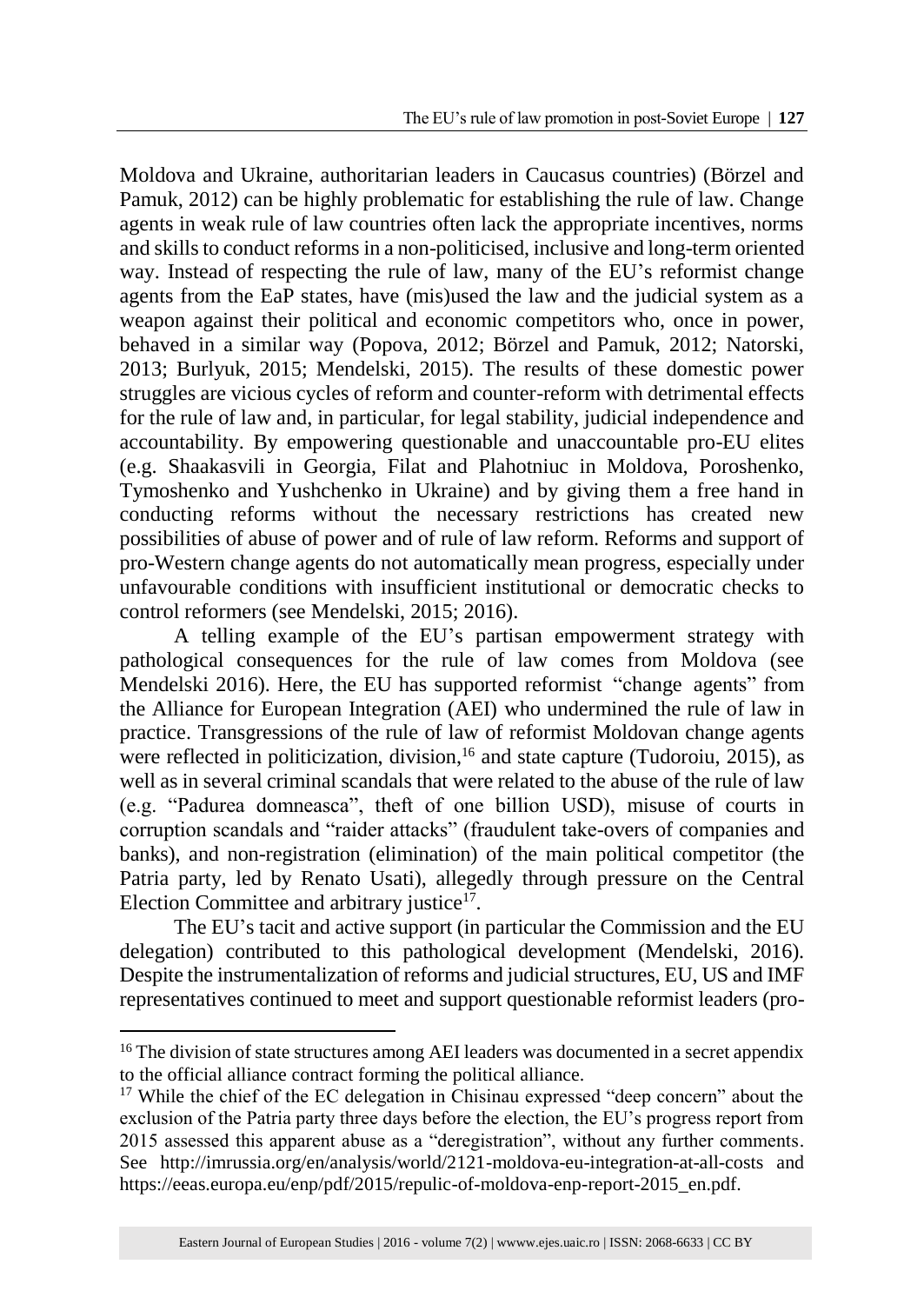l

Western oligarchs) from the AEI, for instance, former Prime Minister Vlad Filat (who was recently sentenced to 9 years of prison) and the controversial businessman and former first Deputy Speaker of the Parliament of Moldova, Vlad Plahotniuc<sup>18</sup>. According to my interview with a representative of the EU delegation, the EU granted and prolonged "honeymoon" periods. These were transitory periods after the regime change in 2009 during which leaders from the Alliance for European Integration (AIE) had free rein to bolster their power, which, however, turned some years later into too much unchecked power and abuse. The partisan support by the West of reformist AIE leaders was reflected, for instance, in the official meetings and support from EU and US representatives,<sup>19</sup> as well as in very close personal relations with EU and US diplomats,<sup>20</sup> allowing them to obtain a carte blanche or "deal among friends" (see Belloni and Strazzari, 2014). This, in turn, reduced accountability and opened up possibilities of undermining the objective assessment and promotion of the rule of law, as well as the fight against corruption. By praising the reform "success story" of the AIE, the EU has supported a pro-EU reformist group that used questionable means of governing and reforming and that experienced shrinking legitimacy and public support<sup>21</sup>. As a consequence, Moldova's "success story" has turned into the "EU's failed success story", or a "story of failure for the EU's Eastern Partnership", as admitted even by liberal voices such as Kalman Mizsei and Armand Gosu<sup>22</sup>.

Partisan empowerment by the EU and the US was also practiced in Georgia after the Rose revolution in 2003. The new president Saakashvili, a US-educated lawyer, launched a zero tolerance policy towards crime and corruption which was hailed by the World Bank and liberal representatives in EU institutions as a constructed "success story" (Di Puppo, 2014) which hardly deserved this label.<sup>23</sup> Externally-driven reforms aimed, among other things, to liberalize the legal and judicial system by transplanting common law elements (e.g. plea bargaining). This reorientation of a predominantly continental legal system which, up to 2003, had been built through the collaboration between German and Georgian judges and with the help of the Deutsche Gesellschaft für Internationale Zusammenarbeit

<sup>18</sup> See http://www.trm.md/en/politic/premierul-vlad-filat-in-vizita-de-lucru-la-bruxelles/.

<sup>19</sup> See http://inprofunzime.md/stiri/politic/tot-mai-des-in-public-vlad-plahotniuc-a-parti cipat-la-receptia.html; http://www.trm.md/ro/politic/premierul-vlad-filat-in-vizita-de-luc ru-la-bruxelles/; http://www.romania.mfa.md/news/482405/; http://www.europalibera. org/a/24413712.html.

<sup>&</sup>lt;sup>20</sup> Interview with a former advisor to the government of Moldova.

<sup>&</sup>lt;sup>21</sup> Interview with Moldovan judges and civil society representatives, Chisinau 2011.

<sup>22</sup> See http://www.moldova.org/en/moldova-eus-failed-success-story/; http://www.hotnews .ro/stiri-opinii-20709654-analiza-republica-moldova-cosmarul-continua.htm. See also Kostanyan, 2016.

<sup>&</sup>lt;sup>23</sup> Interview with an international legal advisor to Georgia.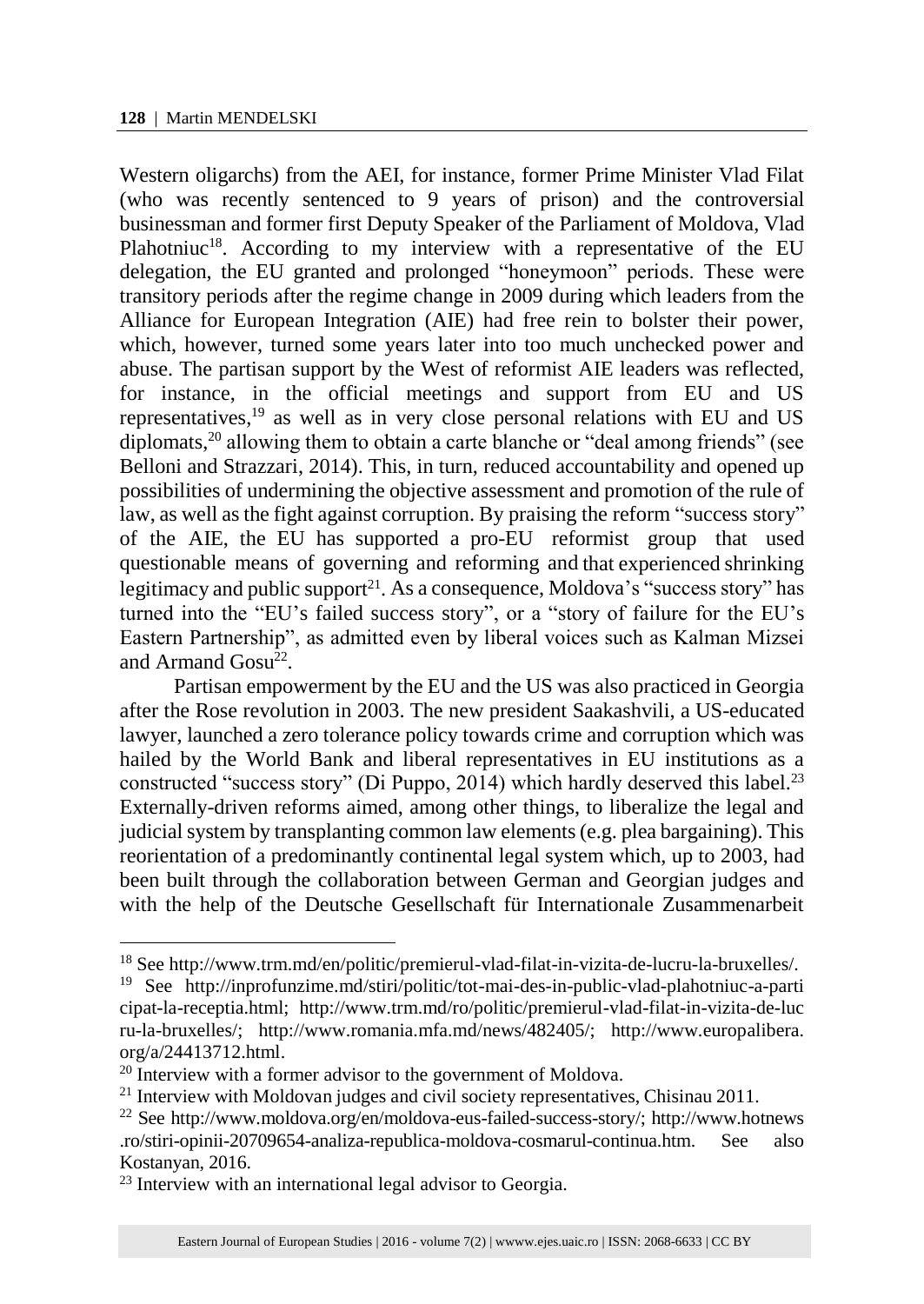(GIZ), became eroded and fragmentized when new, US-trained young judges and prosecutors were appointed in key positions and promoted the introduction of common law institutions.<sup>24</sup> For instance, the new "legal transplant" of "plea bargaining" (which was introduced to support the fight against corruption), turned into a "legal irritant" which did not function as intended (Alkon, 2010). Instead of improving justice, plea bargaining strengthened the role of prosecutors, increased incentives for torture and degrading treatment and turned into a means of extorting money from (wealthy, high profile) defendants who were forced to pay large sums to avoid torture and criminal conviction (Reichelt,  $2004$ )<sup>25</sup>. The deficient application of plea bargaining also undermined the impartiality of the judicial system because solvent defendants received a more lenient punishment than insolvent ones. This lead former Supreme Court judge Tamara Laliashvili to conclude that plea bargaining, which has been introduced by reformers to fight corruption, has developed into a "corrupt institution" itself (Laliashvili, 2013, p. 240).

Given that the glorified fight against corruption and crime in Georgia under Saakashvili was subject to selectivity, abuse and politicization (Di Puppo, 2010; Beselia,  $2013$ ), to disciplinary proceedings<sup>26</sup> and dismissal of judges who refused to be docile executors (Laliashvili,  $2013$ ),<sup>27</sup> and an increase of prisoners by approx. 400% between 2003 and 2011 (including several hundred of political prisoners and incidents of torture) (Beselia, 2013), it is perplexing that this abusive reform policy has been tacitly backed by liberal US and EU representatives (as well as by the World Bank and numerous NGOs), who supported the authoritarian change agent openly. Thus, Georgia's "escape" from Soviet legacy through Europeanization (Kupatadze, 2012, p. 30) and particularly the fight against corruption was at best a partial success (in terms of outcomes) with severe limitations of the reform process $28$ .

Is there a systematic failure of the EaP due to partisan empowerment of questionable, pro-Western elites? Nowadays, there is more and more evidence that

l

 $24$  Telephone interview with a former high ranking judges from Georgia.

<sup>&</sup>lt;sup>25</sup> By 2006, the Georgian State had recouped approx. 50 to 60 million USD through plea bargaining. The son in law of Ex-President Shevardnadze alone paid back 30 million USD. https://assembly.coe.int/nw/xml/XRef/X2H-Xref-ViewHTML.asp?FileID=11100&lang =en#P407\_73546.

<sup>26</sup> See http://www.civil.ge/eng/article.php?id=11305.

<sup>27</sup> See https://jamestown.org/program/judges-allege-that-saakashvilis-team-is-purginggeorgias-judicial-bench/.

<sup>&</sup>lt;sup>28</sup> In Ukraine, Shaakashvili was appointed governor with the task to "clean up Ukraine" of corruption and had to resign after several months in office due to resistance by domestic oligarchs, but also due to his erratic, selective and authoritarian reform style. http://www.nytimes.com/2016/11/17/opinion/why-ukraine-is-losing-the-war-on-

corruption.html; https://www.theguardian.com/world/2016/may/25/mikheil-saakashviliukraine-government-has-no-vision-for-reform-odessa.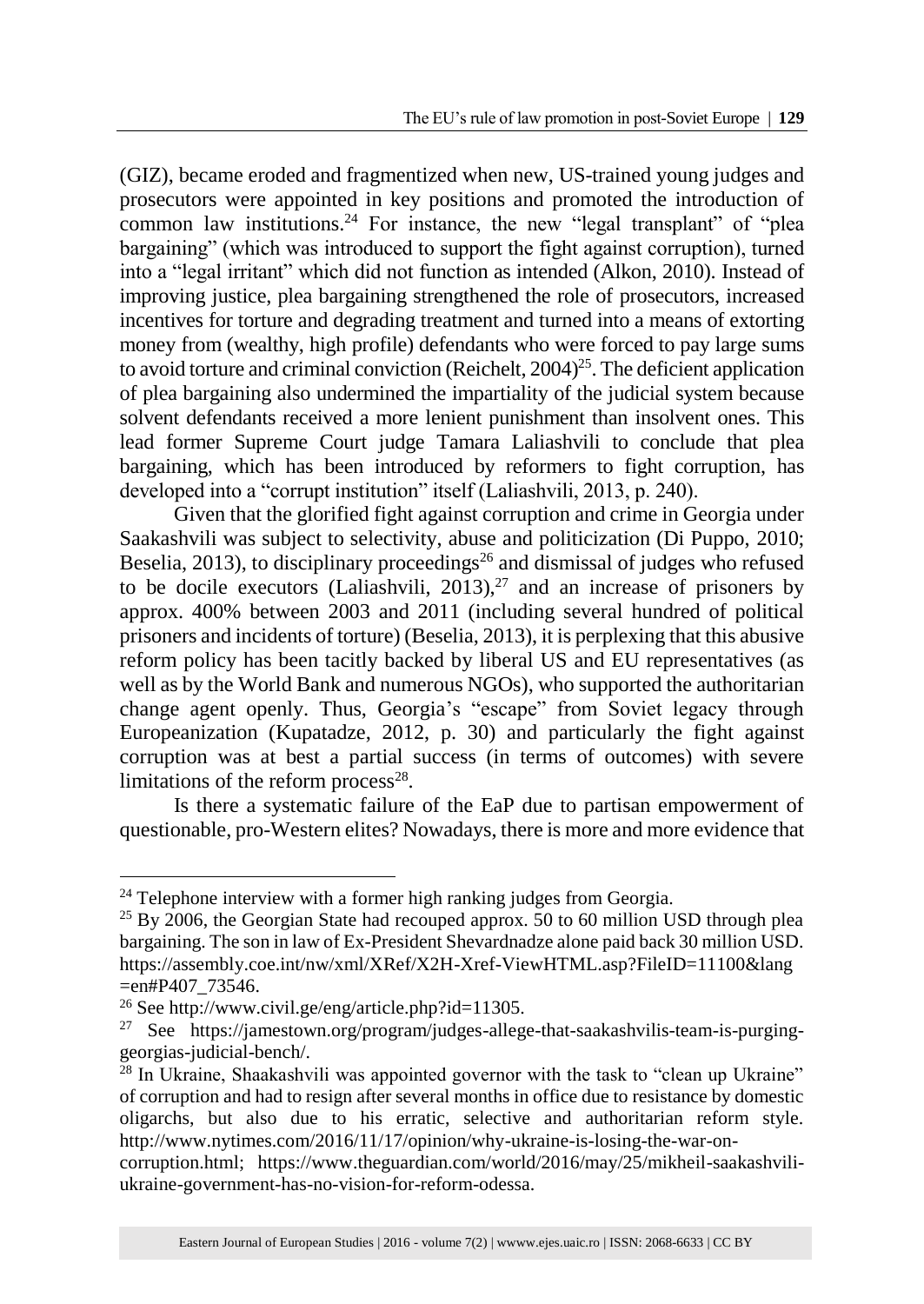the so-called "successful cases" Georgia (under Saakashvili), Moldova (under the Alliance for European Integration) and Ukraine (under pro-Western oligarchs) were unsuccessful cases in which empowered pro-Western reformers abused their power and undermined the rule of law. This failure is reflected in a plethora of scandals and abuses of power on which the EU (and the US) has turned a blind eye: (1) the billion dollar theft and 20 billion money laundering scandal in Moldova under the AIE; (2) the dismissal of constitutional judges, prosecutors, police, through a controversial lustration law in Ukraine and the violent attacks and selective prosecution of judges, journalists and opposition members after the Euromaidan (Katchanovski, 2016); (3) the banning of opposition parties (Patria party in Moldova and communist party in Ukraine); (4) the embezzling of foreign (IMF) funds in Ukraine and individual corruption scandals of pro-Western oligarchs (in Moldova and Ukraine) (Kudelia, 2016); (5) the authoritarian and politicized fight against corruption/crime in Georgia under Saakashvili (including selective prosecution, abusive plea bargaining deals, torture scandals etc.). All these incidents reflect the pathological consequences of previous politicization and concentration of power in the hands of empowered pro-Western elites. Rather than preventing these abusive practices, the EU's positive and partisan assessment and support of change agents and its weakening of the opposition (as actors of oversight), has actually opened the way for abuse of power, including the instrumentalization of law, state structures and oversight institutions (see Börzel and Pamuk, 2012; Burlyuk, 2015; Tudoroiu, 2015; Kuzio, 2016a; Mendelski, 2016).

(5) As a consequence, partisan empowerment and assessment by the EU has resulted in the reinforcement of several *reform pathologies of Europeanization*:

1. Detrimental political competition has reinforced politicization and polarization of the judiciary and accountability structures (e.g. Constitutional Court), which were not able to act as neutral enforcement and oversight parties. This opened up possibilities for political abuse and resulted in a lower level of *judicial impartiality*.

2. *Formal legality* (stability, coherence, generality and enforcement of law) has been weakened by detrimental political competition between opposing and empowered reformist (pro-Western) and anti-reformist, Russian-oriented factions (oligarchs) which instrumentalized law to propagate the interests of their supporters from abroad. This domestic struggle for power (fuelled by external conditionality) has increased political instability, polarization, fragmentation of the legislating process and of the legal framework (Lucas, 2015). The EU's (and other donors') constant pressure for reforms and insistence on quantitative "track records" (outputs) has reinforced legal instability. The unintended pathological results of quantitative incentives were speedy and adhoc, legislating without a democratic, domestically legitimate debate. In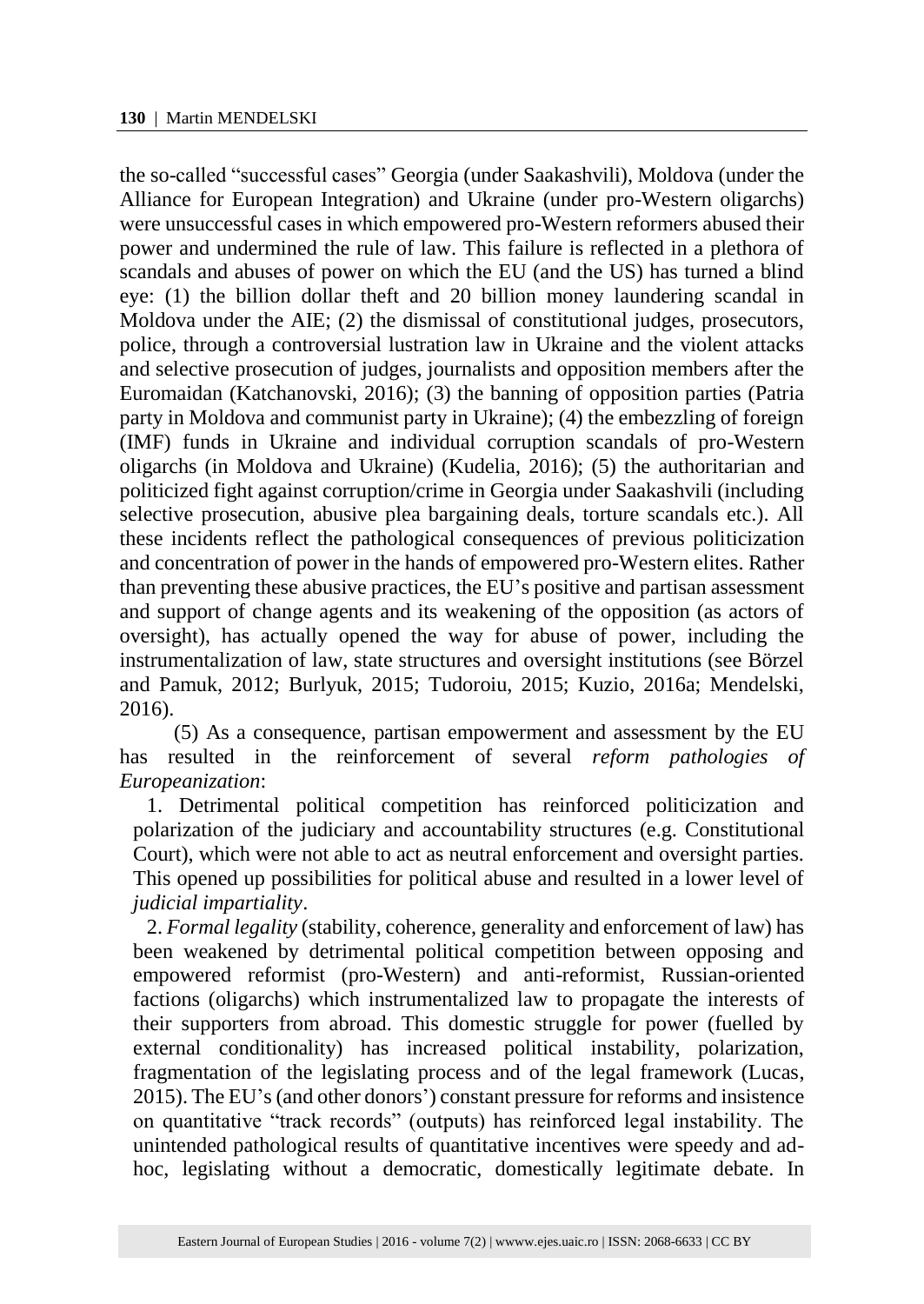addition, the diverse backgrounds, agendas and priorities of external donors produced a fragmented and incoherent version of legal pluralism, with all its pathological effects for the functioning of the judicial system and business.

The process of legal fragmentation (incoherence) can be portrayed in the example of private law in Ukraine which has evolved into a dual and fragmented structure (due to historical and more recent geopolitical and political divisions) (Logush, 2011). The dual structure of private law basically means that similar issues are regulated by two different and incompatible codes: 1. the Westernmodeled Civil Code of Ukraine and 2. the traditional Russian-inspired, Economic Code of Ukraine. This means in practice that judges from Western Ukraine tend to utilize the Civil Code (including Western-inspired manuals for interpretation), whereas judges in Eastern Ukraine make predominant use of the Economic Code.<sup>29</sup> Ukraine's dual nature of law and its non-unitary and parallel application has in turn produced conflict, duplication, contradictions (Shishkin and Drobyshev, 2007) and "serious difficulties in everyday legal practice" (Hoffmann, 2016). Rather than creating a unified Code, the dual and fragmented nature of private law is maintained and propagated by two different legal and political factions which cannot agree on a unified Code. This is lack of consensus and the polarization of domestic actors is exacerbated by partisan support and pressure from the West (US-Ukraine Business Council, OECD), which advocates for the abolishment of the Economic Code<sup>30</sup>, and by Russia which tends to defend it.

Finally, the identified pathologies should not only be seen as short-term, temporary side-effects of externally and executive-driven judicial and legal reforms, but as long-term, systemic pathologies that are repeated in every new wave of reform by reformist change agents and anti-reformist veto players. Thus, by going through several waves of reform and counter-reform, the fragmented and instable structure of the polity, the economy and law (structural heterogeneity) becomes preserved as a systemic deficiency.

(6) Overall, many crucial aspects of the rule of law have not been improved in the EaP region. EU-driven judicial and anti-corruption reforms did not bring the rule of law. The backing of unaccountable reformers resulted in some selective positive but mainly pathological consequences. The domestic struggles over (politicized) reforms intensified political and societal conflicts and reinforced the fragmentation of the polity, society and economy. Thus, externally-driven reforms

<sup>&</sup>lt;sup>29</sup> In Georgia (as well as in the Baltic States), this fragmentation of law and division of magistrates was initially avoided by replacing Soviet–inspired legal literature through Western and in particular German legal textbooks. However, a new generation of Americanized politicians, legal scholars and judges who promoted the common law system after the Rose Revolution and eroded German-inspired continental law reinforced legal pluralism and fragmentation. Interview with a former high-ranking Georgian judge. <sup>30</sup> See http://www.usubc.org/files/White Paper Nov 18 15 ENG(1).pdf.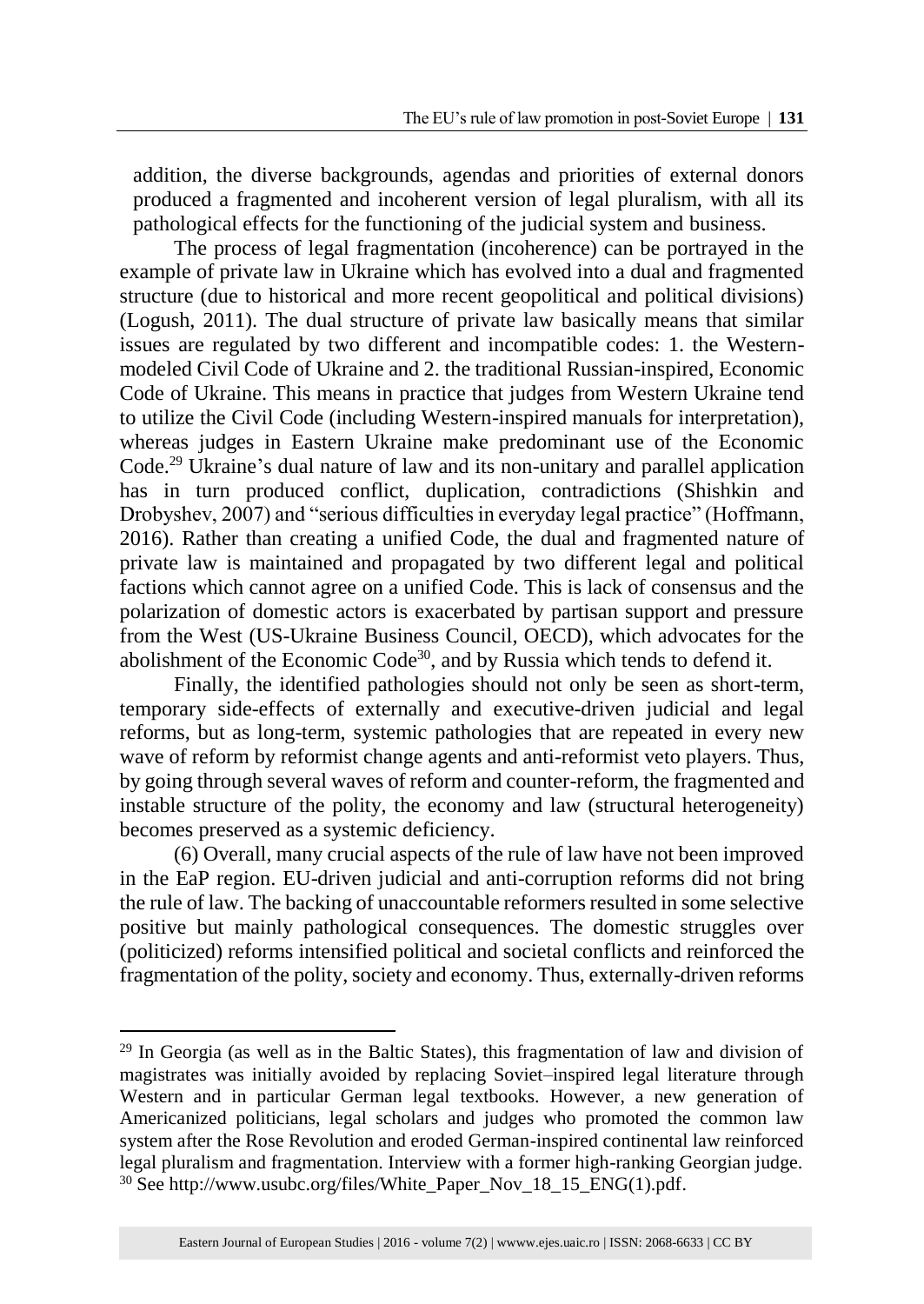were not transformative. They have accentuated divisions and reproduced a fragmented and instable social order.

What remains to be explained is how the Baltic States avoided this detrimental vicious cycle and why some of them (especially Estonia) even produced a virtuous reform cycle that consolidated the rule of law? This better outcome is puzzling, as structural and historical preconditions were similar. Both groups of countries were part of the Soviet Union and thus affected by the communist legacy (Jowitt, 1992; Ekiert and Hanson, 2003). Both, the EaP and the Baltic states show considerable social and particularly ethnic fragmentation, which is even higher in Estonia and Latvia (approx. 25-30 % are ethnic Russians) than in most EaP countries. How did the Baltic States overcome detrimental political competition and fragmentation including its pathological consequences for the rule of law? The answer is unorthodox and goes against the popular liberal view of according minorities their political rights, thus being consistent with the work of Carl Schmitt (Schmitt 1932) who argued that a unitary state can (and should) be created (through the mobilization against an enemy) to overcome pluralist fragmentation and abuse of the pluralist party system.

Indeed, all three Baltic states managed to create stable, unitary states (in contrast to more fragmented and weak states in EaP countries), although strategies varied. On the one hand, Lithuania managed to build a relatively coherent and unitary state without excluding minorities. The state-building process was facilitated by its relatively homogenous nation, which included only a relatively small Russian minority (8.7% in 1993) which was granted full citizenship (Steen 2000). On the other hand, Estonia and Latvia achieved political unity and overcame ethnicity-based fractionalization, by pursuing a nationalistic, anticommunist, anti-Soviet strategy ("the enemy") which resulted in a high degree of elite replacement after the fall of communism (see Kalnins, 2015) and an exclusion of ethnic Russians and non-citizens from politics and state institutions (including the civil service, judiciary, prosecution etc.) (see ECRI, 2008, p. 33). Anton Steen, who has analysed the proportion of minorities represented in the parliament and the public sector, reports the following figures for the Baltic States in the 1990s:

In the state bureaucracy and judiciary, the indigenous elite has an overwhelming majority in all three countries, standing at between 90 and 100 per cent in 1993-94 and 1997. Regarding the basic democratic institution, in Estonia no Russians were elected to the first parliament, while five Russians out of 101 deputies were elected to the second parliament. In the Latvian parliament (the Supreme Council) elected in 1990, 28 per cent were Russophones (22 per cent ethnic Russians). The first ordinary parliament elected in 1993 had 12 nonindigenous deputies out of 100; in the next parliament, elected in 1995, the number decreased to eight, among whom five were ethnic Russians. In Lithuania's first parliament, elected in 1992, among 141 representatives there were three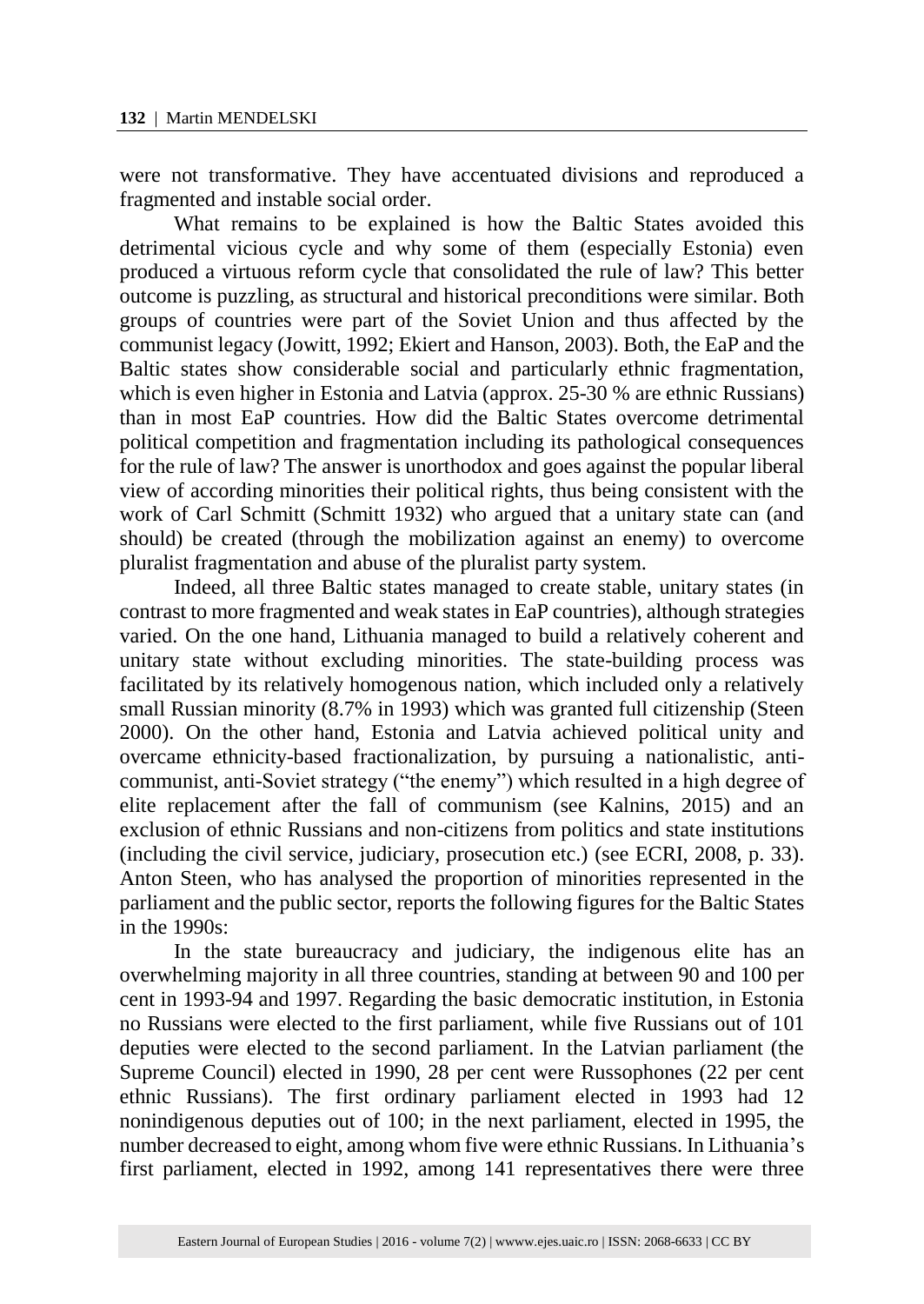Russians and seven Poles, amounting to eight per cent of the deputies (Steen, 2000, p. 74).

More recent data from Latvia and Estonia, my personal interview with an ethnic Russian judge from Latvia and several estimates indicate that the Russian minority continues to be underrepresented in almost all ministries (except the ministry of interior), the parliament, civil service, prosecution and the judiciary. In Latvia, for instance, out of 307 judges, only 18 (i.e. 5.9%) were Russians in 2001. A similar figure was reported for the Ministry of Justice (Pabriks, 2002). In 2008, approx. 12 % of all judges and 6 % of all prosecutors were non-Latvian (Buzayev, 2013, p. 143). Similarly low figures were reported for Estonia in 2001 (Open Society Institute 2002, p. 233). How could this disproportionality be explained and what about its effects?

The overrepresentation of indigenous elites inside the state can be attributed (among others) to a unifying nationalist strategy of "ethnic control" in Estonia and Latvia (Pettai and Hallik, 2002). This national ideology of "partial exclusion", which restricted in practice the fundamental rights (including the right to vote<sup>31</sup>) of many ethnic Russians through restrictive citizenship legislation from 1992 (Steen, 2010), which put the Russian parties in "eternal opposition", had (next to multiple negative) one main positive effect: it avoided detrimental political competition (Pettai, 2005) and limited the EU's and Russia's "fractionalization power"<sup>32</sup> . Hence, politicization, partisan empowerment and misuse of state structures by rival elites have been mostly avoided. The beneficial consequences were a more independent, unitary and accountable judiciary, prosecution and horizontal accountability structures (e.g. Constitutional Courts, Ombudsmen), which could in turn check the (potentially abusive) reformers from the executive, however not in an activist but more restrained way. The ensuing system of multiple mutual checks & balances opened up the way for non-politicized judicial and anti-corruption reforms and a steady and unipolar orientation towards the West, in contrast to the bipolar and erratic orientation of the EaP countries (Dragneva-Lewers and Wolczuk, 2015). In addition, there was also less instrumentalization of the law and the reform pathology of legal instability and incoherence was mostly avoided. Finally, coherent and steady political, legal and economic reforms in one direction were facilitated. Pettai argued that:

"Estonia would have never been able to adopt such decisive political and economic reform in the early 1990s if power had not been so

l

<sup>&</sup>lt;sup>31</sup> Pettai notes that "The first Riigikogu to be elected in 1992 was 100 percent ethnic Estonian, even though the population at large was only some 62 percent Estonian" (Pettai, 2005, p. 28).

 $32$  Note that in contrast to the unity of Estonians, the citizenship law from 1993 (new Aliens law) fragmented Russian-speaking people into Estonian citizens, Russian Federation citizens and stateless persons (Pettai and Hallik, 2002, p. 514).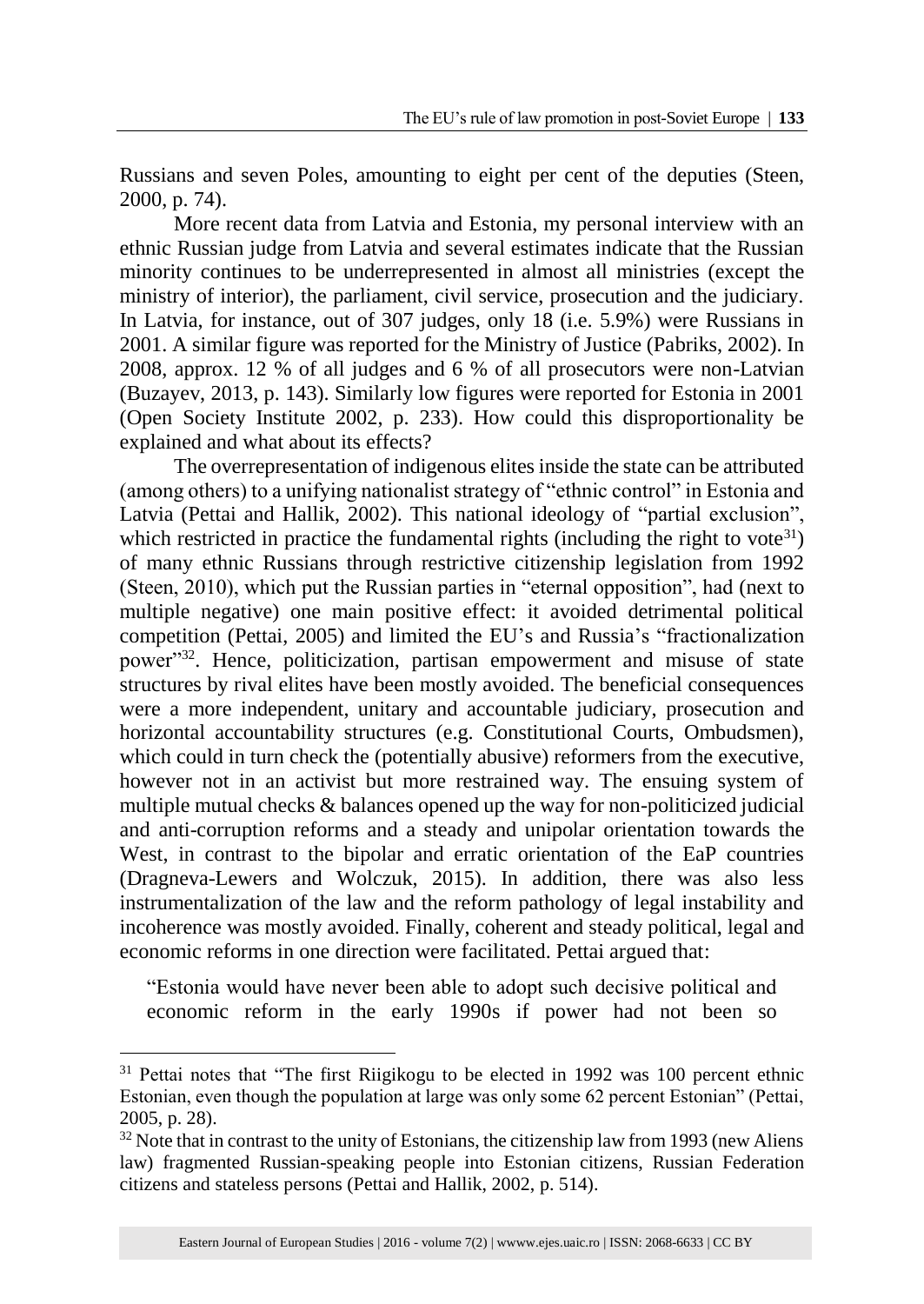disproportionately in ethnic Estonian hands. Had Russian minority presence in Estonian politics been greater, there would have inevitably been more pressure to retain economic and political links with Russia…The aim to remove Estonia once and for all from Moscow's shadow would have been a dream. Rather, Estonia might well have ended up more like Moldova, wracked by inter-ethnic tension and caught in an ambiguous geopolitical gray zone." (Pettai, 2005, p. 29; Pettai and Hallik, 2002).

In EaP countries (above all, in Moldova and Ukraine), the in-betweenness and oscillation between the East and West (Korosteleva, 2016; Kuzio, 2016b) and the empowerment strategies of the EU and Russia's "managed policy of (in)stability" (Tolstrup, 2009) have produced divided domestic actors who pursued erratic political and rule of law reforms with pathological consequences for political stability, the rule of law, as well as the unity and strength of the state and society. Thus, by excluding a relatively large minority from political participation and representation in state structures, the Baltic States managed to overcome political fractionalization (Pettai, 2005) and factional organization despite their ethnic heterogeneity. The political leadership was thus able to mitigate polarizing conflicts inside the state and to establish political unity, which was followed by a consensus on EU and westward integration (i.e. in one direction).<sup>33</sup> This national unity and unipolar orientation avoided the polarizing and fractionalizing power of competing hegemons (EU, Russia) and facilitated the creation of the rule of law. In the words of Herbert Spencer, the Baltic States transitioned from "an indefinite, incoherent homogeneity toward a definite, coherent heterogeneity; through continuous differentiations and integrations" (Herbert, 1862, p. 216). They were able to build a consolidated and integrated state through partial exclusion and control<sup>34</sup>.

#### **5. Conclusion**

l

The aim of the article was twofold: (1) To trace back empirically the impact of EU-driven reforms on rule of law development in post-Soviet states and (2) To explain rule of law divergence (including EU conditionality effectiveness) between the more advanced Baltic States and the laggard EaP countries. The findings suggest that the EU (together with the help of domestic reformers and international donors) had a positive impact on substantive legality (alignment of

<sup>&</sup>lt;sup>33</sup> This better mitigation of ethnic conflicts in the Baltic States (in comparison to EaP countries) is reflected in the higher scores on the BTI Cleavage/conflict management indicator.

<sup>&</sup>lt;sup>34</sup> How this relatively successful transition occurred has been subject to an international research project on anti-corruption (Kalnins and Mungiu-Pippidi, 2015; Kalnins, 2015; Kasemets, 2012).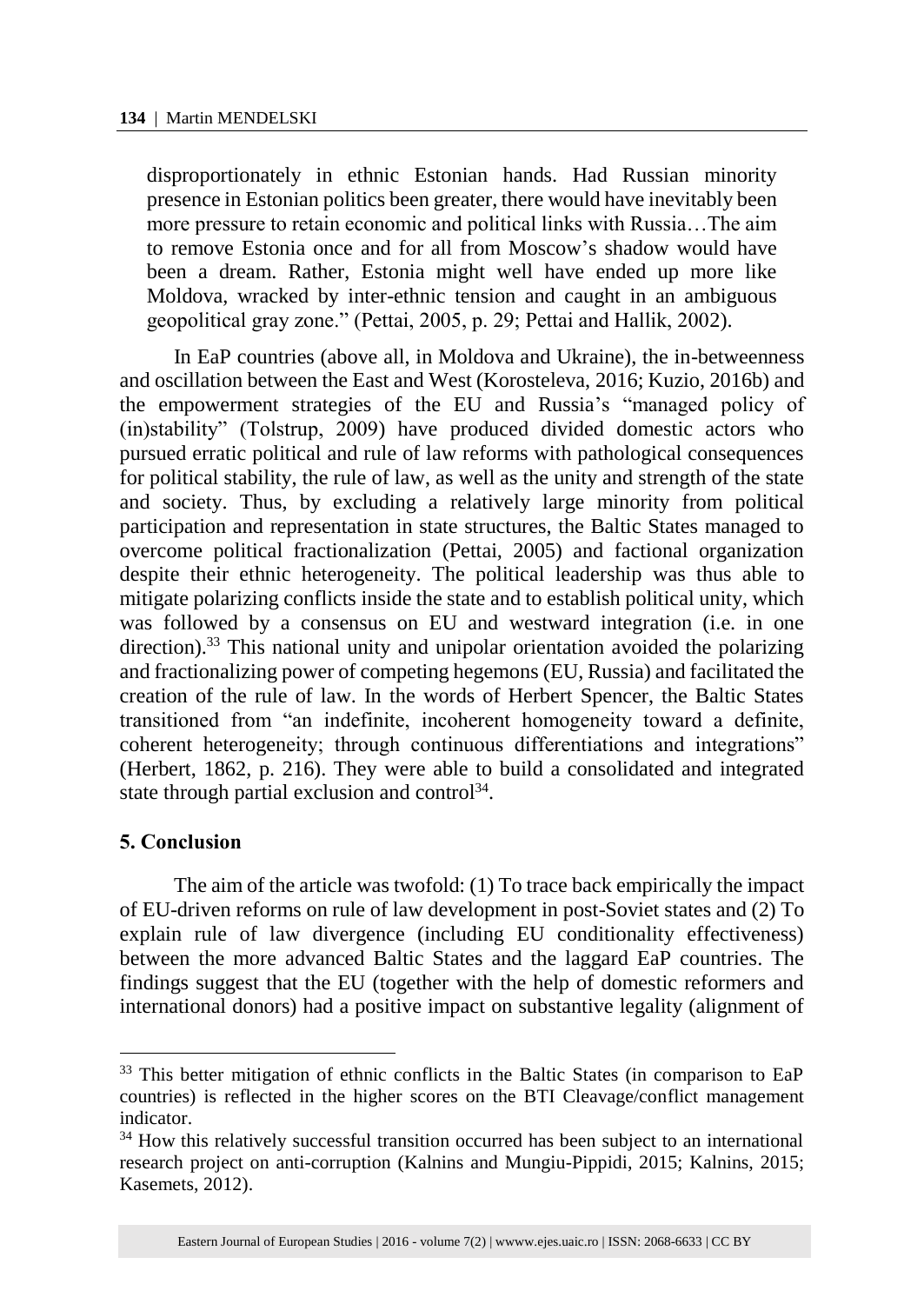legislation to international standards) and judicial capacity which increased, but undermined the inner morality of law (legal instability) and judicial impartiality. Rule of law divergence (and, in particular, the pathological effects of EU-driven reforms in the EAP countries) was explained through a vicious reform cycle in which structure, agency and the reform process reinforce each other in a circular way. In particular, I argued that social (structural) and ideological heterogeneity (in Ukraine, Moldova, Georgia) has produced divided and competing political actors (and fragmented state structures) which have instrumentalized legal, anticorruption and judicial reforms (politicized the judicial system and accountability institutions) to defend their particular interests and those of their supporters from abroad. The partisan empowerment of these pro-Western reformers by the EU (and US) has resulted in the accumulation of misuse of power, numerous corruption scandals, the reinforcement of reform pathologies and in the overall undermining of the rule of law.

The Baltic States (in particular Estonia and Latvia) have escaped most of this kind of detrimental political competition and externally-reinforced divisions (by Russia and the EU) by creating a unitary, strong and coherent state (including independent judiciary) through the partial exclusion of ethnic Russians and their representatives from politics and state structures. This was done by a restrictive citizenship law which, among others, left a sizeable number of ethnic Russians stateless and constrained their rights to vote and to work in the civil service. This restriction of minority rights in Latvia and Estonia isolated the Russian-speaking minority from the polity, avoided legislative fractionalization and has, in turn, resulted in more united political elites. This consensual national political elite was then able to pursue a unipolar orientation (initially national, then European) which had one common vision (and not two as in most other post-Soviet countries). The absence of detrimental competition also allowed the creation of unified judicial and accountability structures which avoided being (mis)used as political instruments between different factions and could thus serve as constraints on reformers. As a consequence, the legal, political and judicial system in the Baltic States became more stable, coherent and functional. This contrasts with the bipolar aspirations (towards the West and Russia) of divided elites in EaP countries who seized reforms and state structures to advance their particular interests (and geopolitical interests of their foreign hegemonic powers). The politicized and erratic reform process (coupled with partisan external support) reduced accountability and the stability and coherence of law and state structures. Finally, a caveat must be acknowledged. The article did not deal with Russia's cross-conditionality and its impact on the rule of law. Future research should therefore explore Russia's influence (Tolstrup, 2014; Delcour and Wolczuk, 2015; Way, 2015b), including Russia's impact on the fragmentation of state structures, its partisan empowerment of domestic elites and the abuse of the rule of law by pro-Eastern oligarchs (Burlyuk, 2015; Popova, 2012; Kuzio, 2016b).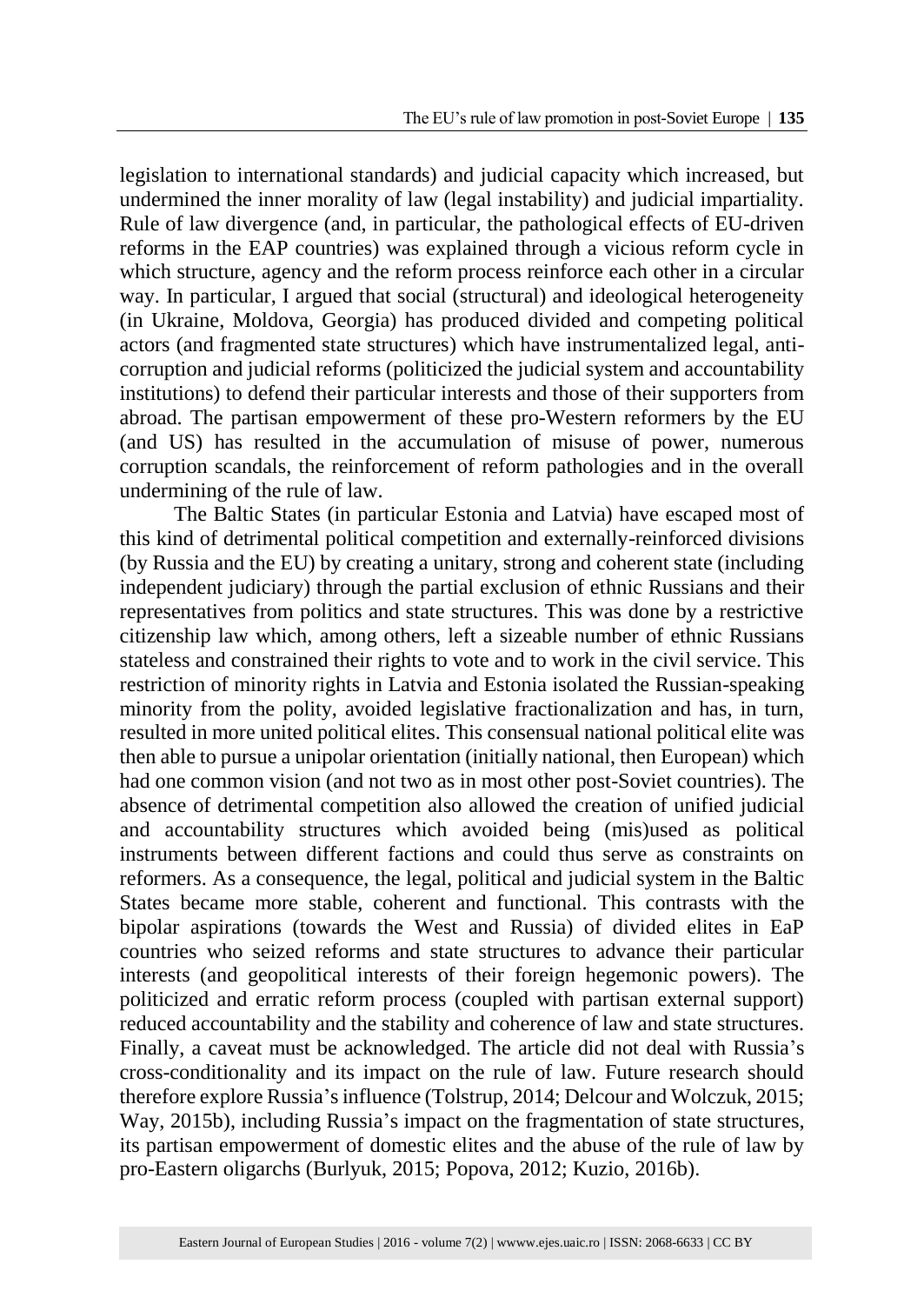l

What implications does the study have for EU and domestic reformers? First of all, the examples of "ethnic democracies" (Estonia and Latvia) show that creating the rule of law may require sometimes unorthodox, non-liberal strategies, such as (1) building a unitary state by opposing a common enemy and (2) creating coherent and capable political and legal structures through the restriction of access to the polity of certain groups (minorities) with different political-economic ties, goals and interests. This *strategy of partial exclusion* creates (under certain circumstances) the necessary social identity and unity for a strong state (able to exert political control). A more unified state, without divided elites is then more able to avoid detrimental political competition, which is beneficial for the establishment of many aspects of the rule of law (except those of certain political rights). Thus, the transition towards the rule of law (understood mainly as formal legality and judicial impartiality) may entail measures that are not compatible with a liberal, pluralist and "thick" rule of law notion<sup>35</sup>.

This does not mean that reformers should restrict the political rights of minorities and their representatives. It might be that the "successful" (peaceful) strategy of partial exclusion of Russians (as applied in Latvia and Estonia) was only possible during a short window of (national, geopolitical and historical) "opportunity" after the collapse of communism, i.e. during a unique constellation of circumstances which may nowadays not be replicable in EaP countries. In fact, under different social, (geo-)political and economic conditions, strategies of partial exclusion (and orientation away or towards one external hegemon) can backfire and lead to tensions and even violent, secessionist conflicts (as occurred in Transnistria, Gagauzia, Abkhazia, Nagorno-Karabakh, and more recently in Eastern Ukraine). The political elite in the Baltic States has avoided this violent outcome by offering their (Russian) minorities cultural rights as well as access to the (private) economic sector. Together with the relatively good economic development in the Baltic States (as compared to EaP States) the economic situation of minorities improved, assuring their acquiescence to exclusion from the polity.

The way towards a more consociational model of democracy (Lijphhart, 1977) based on a united and functioning state and the rule of law is however a challenging and gradual learning process. This transition process may require certain limits of alternatives, "beneficial checks" by accountability institutions on domestic and external reformers and adequate communication and cooperation structures that would be able to avoid the fragmentation of state structures and law and induce a more integrated political pluralism. I doubt that this transition

<sup>&</sup>lt;sup>35</sup> The reason is that a broader, more liberal concept of the rule of law (which stresses democratization/pluralization) may lead (in divided societies) to detrimental competition of polarized elites that undermine the coherence of law and state structures. The outcome is then a persisting vicious cycle between structural/societal fragmentation, elite fractionalization and fragmented "bad governance".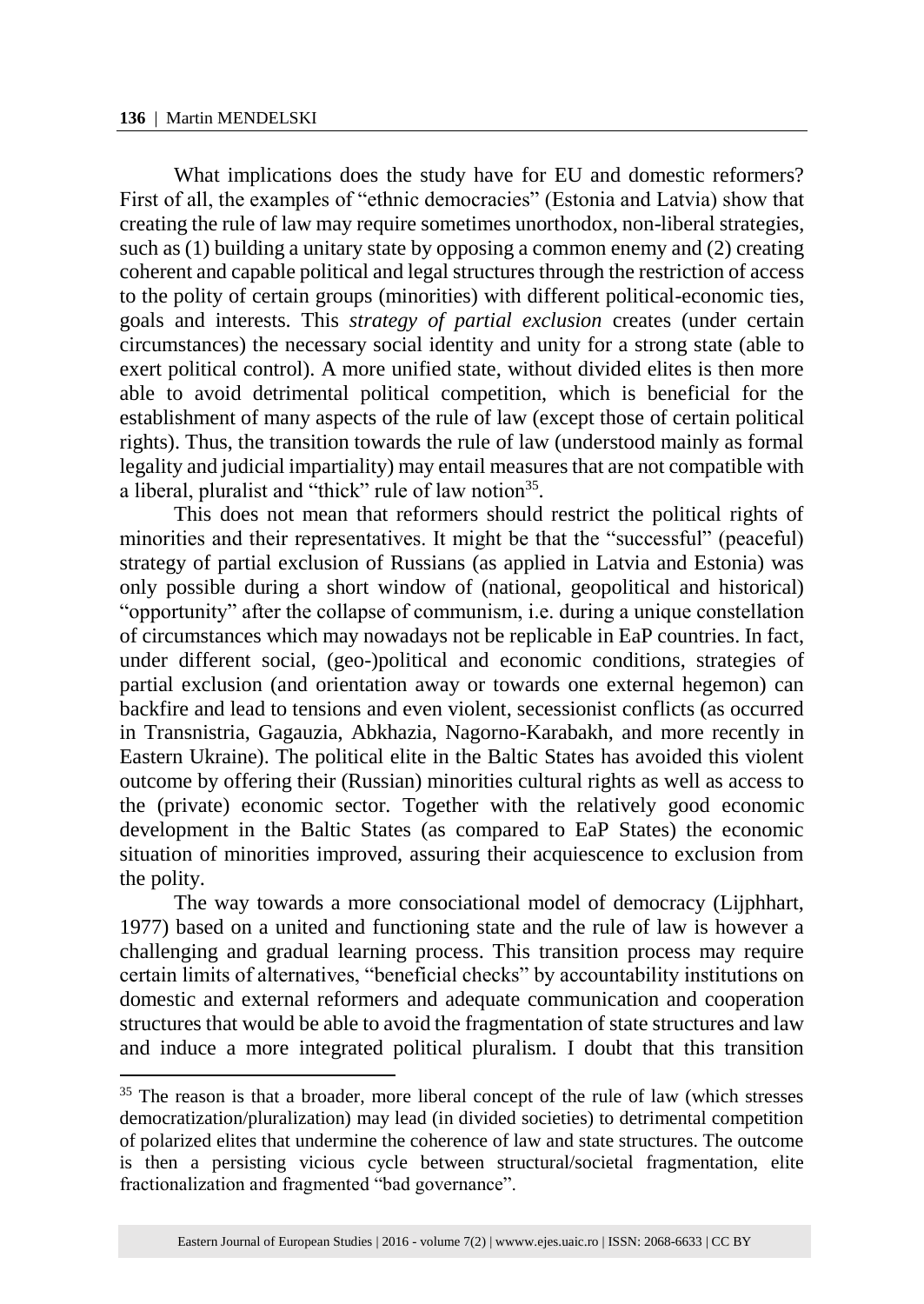process can be imposed from abroad by a strategy of partisan empowerment (especially if there are multiple competing hegemonic actors). Thus, I would advise the EU to become more consistent and non-partisan in its support and evaluation of governments. In particular, it should not grant "honeymoon periods" to pro-Western change agents after regimes changes (e.g. as in Moldova, Ukraine, or Georgia), particularly when they break or misuse the law, disrespect human rights, engage in corruption or instrumentalize anti-corruption and judicial reforms. Rather than focusing on regime change and a few selected liberal change agents, the EU should reward reformers who apply an impartial, depoliticised and inclusive reform approach, who foster domestic consensus and regard the law as a necessary constraint rather than a tool. While a rethinking of Western rule of law promotion is desirable, it is doubtful whether it is feasible under the current geopolitical circumstances. Do we have alternatives to the current strategy of rule of law promotion?

Instead of applying a fractionalizing strategy of partisan empowerment or risky partial exclusion, there is an alternative path towards the rule of law: A reform strategy of national political unity (absence of detrimental competition between elites) which would then potentially translate into a unitary, independent and impartial judiciary and non-fragmented, stable and impartially enforced rules. However, the individual transitional paths towards an integrated and coherent pluralism and the rule of law are considerably context-specific, due to their historical, political, socio-economic and geopolitical embeddedness. This implies that transplanting "best practices" from successful cases (Baltic States) may lead to unintended and even pathological consequences under different domestic conditions. Avoiding and mitigating reform pathologies, polarization and fragmentation should become the initial priorities of every reform. Only after building a unitary, stable and coherent core of legal, judicial and political structures (based on a common identity and generally accepted values), may an opening towards more pluralism be reasonable.

**Acknowledgements:** I dedicate this article to all ethical reformers, legal practitioners and scholars who have promoted the rule of law in Moldova. Many thanks for inspiration, feedback and useful critical comments from Artsiom Nazaranka, Laure Delcour, Alexei Trochev, Cristian Nitoiu, my Romanian and Moldovan students at Alexandru Ioan Cuza University, my Georgian students at the University of Georgia, the discussants and organizers of the EURINT 2016 conference in Iasi, Romania, the editors of this journal and anonymous reviewers.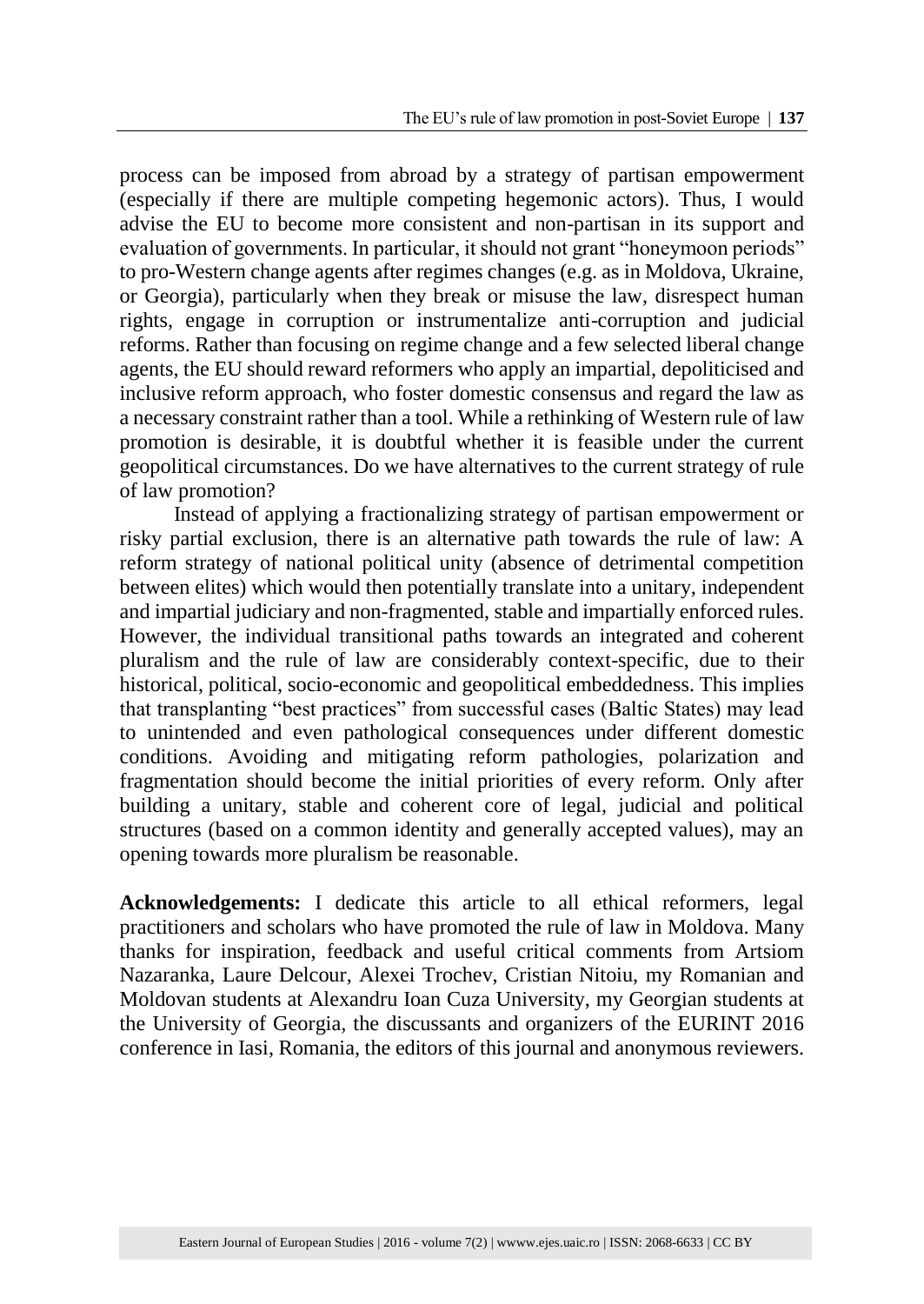#### **References**

- Alesina, A., Devleeschauwer, A., Easterly, W., Kurlat, S. and Wacziarg, R. (2003), Fractionalization, *Journal of Economic growth*, Vol. 8, No. 2, pp. 155-194.
- Alkon, C. (2010), Plea Bargaining as a Legal Transplant: A Good Idea for Troubled Criminal Justice Systems?, *Transnational Law and Contemporary Problems*, Vol. 19, No. 2, pp. 355-418.
- Bates, T. (2010), Assessment of the Legislative Process in the Republic of Moldova, *Legis Paper*, No. 167 (LH/YA), Warsaw, retrieved from http://legislationline.org/ download/action/download/id/3197/file/Assessment%20of%20the%20Legislative %20Process\_2010\_en.pdf
- Belloni, R. and Strazzari, F. (2014), Corruption in post-conflict Bosnia-Herzegovina and Kosovo: a deal among friends, *Third World Quarterly,* Vol. 35, No. 5, pp. 855-871.
- Beselia, E. (2013), Torture and other cruel, inhuman or degrading treatment or punishment in Georgia prisons as part of criminal justice policy, *European Scientific Journal*, July 2013, Special edition, pp. 9-19.
- Börzel, T. A. and Pamuk, Y. (2011), Pathologies of Europeanisation: Fighting Corruption in the Southern Caucasus, *West European Politics,* Vol. 35, No. 1, pp. 79-97.
- Börzel, T. A. and Van Hüllen, V. (2014), One voice, one message, but conflicting goals: cohesiveness and consistency in the European Neighbourhood Policy, *Journal of European Public Policy*, Vol. 21, No. 7, pp. 1033-1049.
- Brubaker, R. (2011), Nationalizing states revisited: projects and processes of nationalization in post-Soviet states, *Ethnic and Racial Studies*, Vol. 34, No. 11, pp. 1785-1814.
- Burlyuk, O. (2015), The Introduction and Consolidation of the Rule of Law in Ukraine: Domestic Hindrances at the Level of the Demand for Law, *Hague Journal on the Rule of Law*, Vol. 7, No. 1, pp. 1-25.
- Buzayev, V. (2013), *Legal and social situation of the Russian-speaking minority in Latvia*, Riga: Averti-R Ltd., retrieved from http://www.russkije.lv/files/images/ text/PDF\_Files/Legal-and-social-situation.pdf
- Dallara, C. (2014), *Democracy and judicial reforms in South-East Europe: Between the EU and the legacies of the past*, Springer.
- Delcour, L. and Wolczuk, K. (2015), Spoiler or facilitator of democratization?: Russia's role in Georgia and Ukraine, *Democratization*, Vol. 22, No. 3, pp. 459-478.
- Di Puppo, L. (2010), Anti-corruption interventions in Georgia, *Global crime*, Vol. 11, No. 2, pp. 220-236.
- Di Puppo, L. (2014), The construction of success in anti-corruption activity in Georgia, *East European Politics*, Vol. 30, No. 1, pp. 105-122.
- Dimitrov, G., Haralampiev, K., Stoychev, S. and Toneva-Metodieva, L. (2014), *The Cooperation and Verification Mechanism: Shared Political Irresponsibility*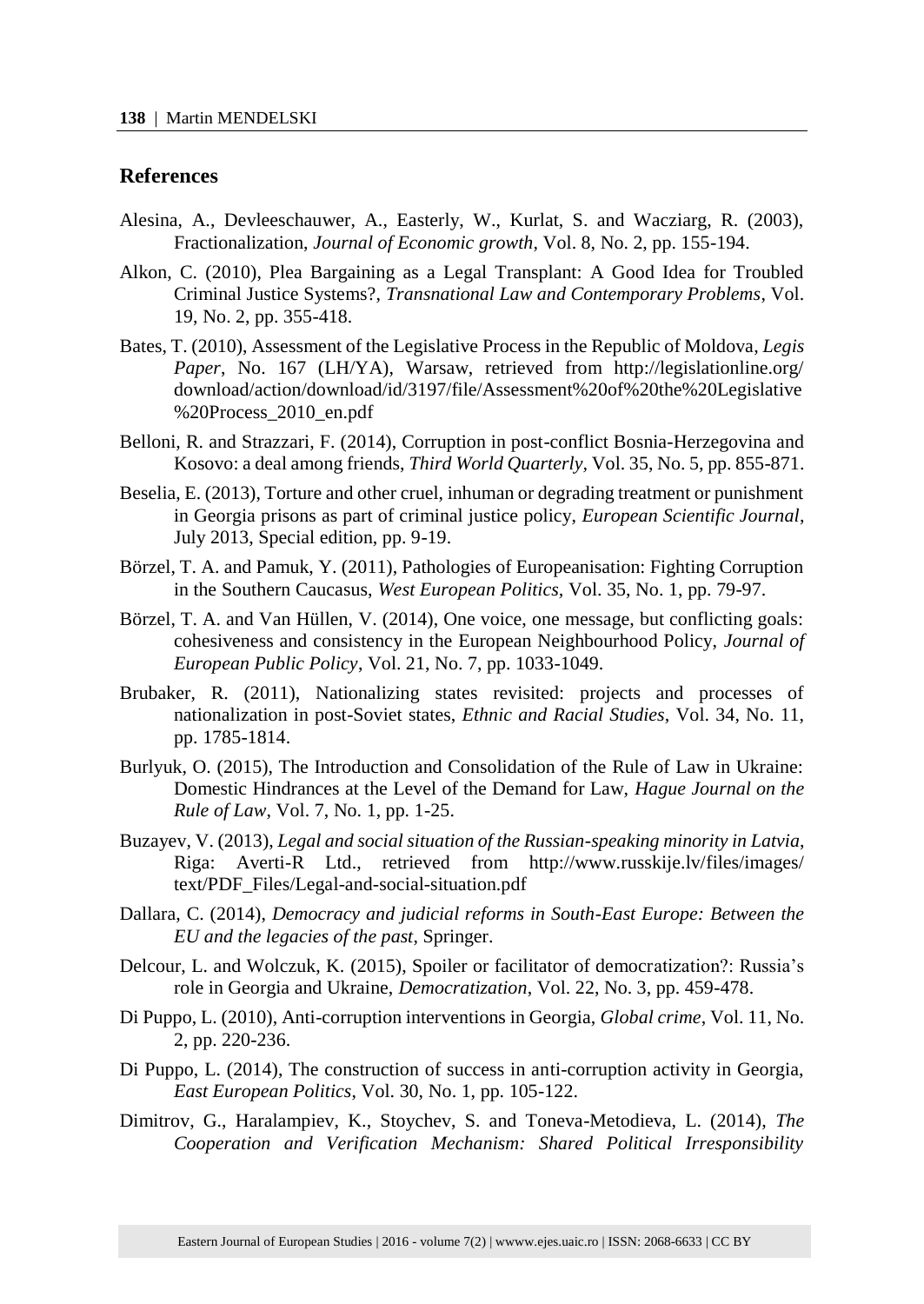*between the European Commission and the Bulgarian Governments*, Sofia: St. Kliment Ohridski University Press.

- Dragneva-Lewers, R. and Wolczuk, K. (2015), *Ukraine between the EU and Russia: The integration challenge*, Springer.
- ECRI (2008), *Third Report on Latvia*, Adopted on 29 June 2007, European Commission against Racism and Intolerance, CRI(2008)2, retrieved from http://www.refworld.org/docid/47b1ac913ad.html
- Ekiert, G. and Hanson, S. E. (2003), *Capitalism and democracy in Central and Eastern Europe: Assessing the legacy of communist rule*, Cambridge University Press.
- Ekiert, G., Kubik, J., and Vachudová, M. A. (2007), Democracy in the Post-Communist World: An Unending Quest?, *East European Politics and Societies*, Vol. 21, No. 1, pp. 7-30.
- European Commission (2015), *Joint Consultation Paper. Towards a new European Neighbourhood Policy*, JOIN(2015) 6 final, Brussels, retrieved from http://ec.europa.eu/enlargement/neighbourhood/consultation/consultation.pdf
- Fisun, O. (2016), Ukrainian Constitutional Politics: neopatrimonialism, rent-seeking, and regime change, in: Halle, H. E. and Orttung, R. W. (eds.), *Beyond the Euromaidan: Comparative Perspectives on Advancing Reform in Ukraine*, California: Stanford University Press.
- Fuller, L. L. (1969), *The morality of law*, New Haven, London: Yale University Press.
- Ginsburg, T. (2003), *Judicial Review in New Democracies: Constitutional Courts in Asian Cases*, New York, Cambridge: Cambridge University Press.
- Goetz, K. H. and Zubek, R. (2007), Government, Parliament and Law-making in Poland, *The Journal of Legislative Studies*,Vol. 13, No. 4, pp. 517–538.
- Grabbe, H. (2006), *The EU's transformative power. Europeanization through conditionality in Central and Eastern Europe*, New York: Palgrave Macmillan.
- Grzymala-Busse, A. (2007), Rebuilding Leviathan: Party competition and state exploitation, in: Vladimir Gel'man and Anton Steen (eds.), *Post-communist democracies*, Cambridge: Cambridge University Press.
- Hale, H. and Orttung, R. (2016), *Beyond the Euromaidan: Comparative Perspectives on Advancing Reform in Ukraine*, Stanford University Press.
- Hart, H. L. A. (1961), *The concept of law*, Oxford University Press.
- Herbert, S. (1862), *First principles*, London: William & Norgate.
- Higley, J., and Burton, M. (2006), *Elite foundations of liberal democracy*, Rowman and Littlefield Publishers.
- Higley, J., Bayulgen, O. and George, J. (2003), Political elite integration and differentiation in Russia, in: Steen, A. and Gel'man, V. (eds.), *Elites and democratic development in Russia*, pp. 11-28, London, New York: Routledge.
- Hoffmann, T. (2016), Europeanisation of Private Law in Ukraine: Comparisons in the Field of Law of Obligations, in: Kerikmäe, T. and Chochia, A. (eds.), *Political and*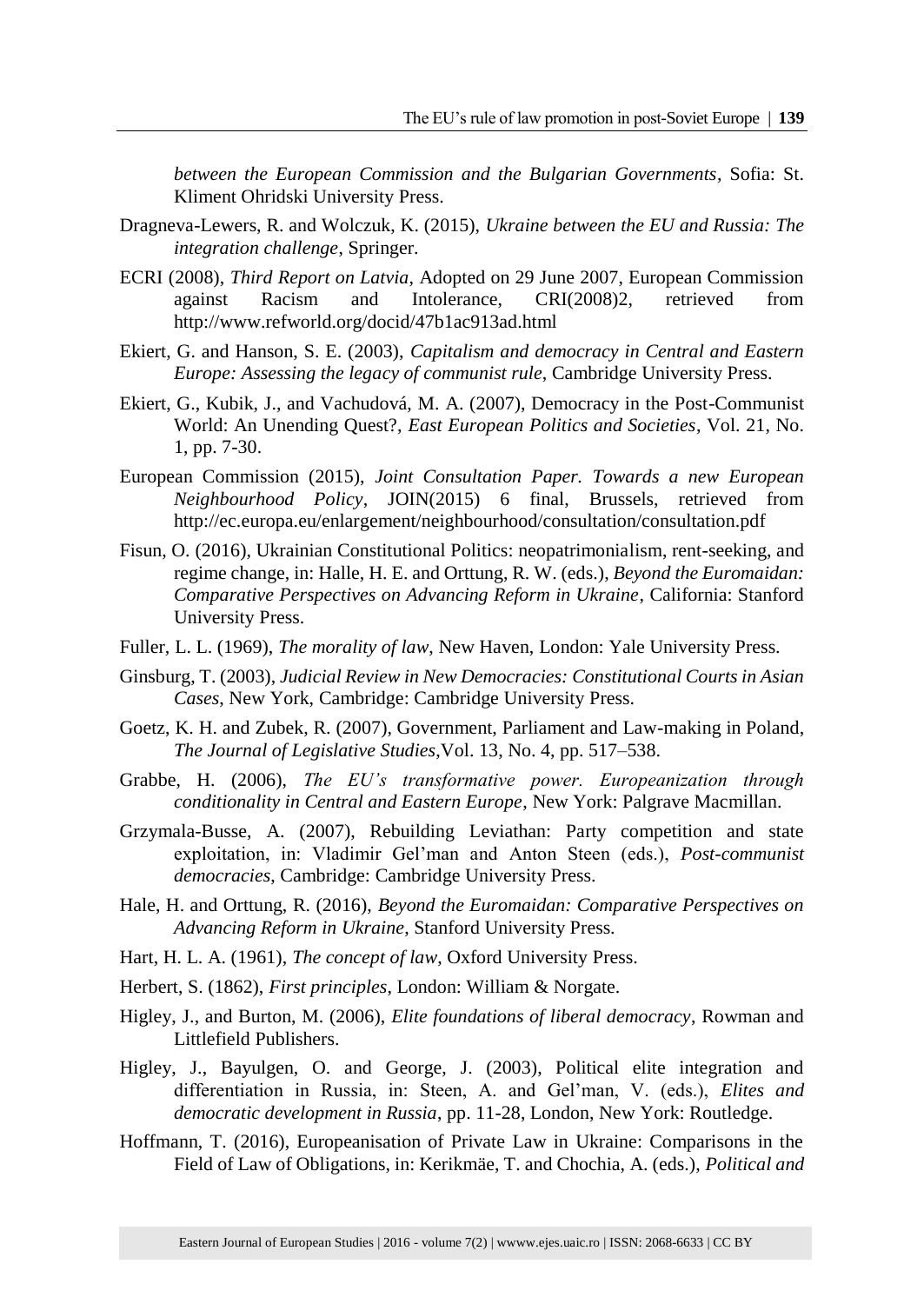*Legal Perspectives of the EU Eastern Partnership Policy*, pp. 181-196, Springer International Publishing.

- Jowitt, K. (1992), *New world disorder: The Leninist extinction*, University of California Press.
- Kalnins, V. (2015), Background paper on Latvia, retrieved from http://anticorrp.eu/wpcontent/uploads/2014/03/Latvia-Background-Report\_final.pdf
- Kalnins, V. and Mungiu-Pippidi, A. (2015), *Estonia: Almost There*, Centre for Public Policy PROVIDUS, retrieved from http://anticorrp.eu/wp-content/uploads/ 2014/03/Estonia-Background-Report\_final.pdf
- Kasemets, A. (2012), *The Long Transition to Good Governance: the Case of Estonia. Looking at the changes in the governance regime and anti-corruption policy*, European Research Centre for Anti-Corruption and State-Building, Working Paper No. 32, retrieved from http://www.againstcorruption.eu/wp-content/uploads/ 2012/09/WP-32-Long-Transition-Estonia1.pdf
- Katchanovski, I. (2006), *Cleft countries: Regional political divisions and cultures in post-Soviet Ukraine and Moldova*, NY Columbia University Press.
- Katchanovski, I. (2016), *The "Euromaidan", Democracy, and Political Values in Ukraine*, retrieved from https://ssrn.com/abstract=2835495
- Kochenov, D. (2008), *EU enlargement and the failure of conditionality: Pre-accession conditionality in the fields of democracy and the rule of law*, Kluwer Law International.
- Korosteleva, E. A. (2016), Eastern partnership and the Eurasian Union: bringing "the political" back in the eastern region, *European Politics and Society*, Vol. 17, pp. 67-81.
- Kostanyan, H. (2016), *Why Moldova's European integration is failing*, CEPS Commentary, 3 March 2016.
- Kubicek, P. (2016), Dancing with the devil: explaining the European Union's engagement with Ukraine under Viktor Yanukovych, *Journal of Contemporary European Studies*, pp. 1-20.
- Kudelia, S. (2016), Corruption in Ukraine: Perpetuum mobile or the endplay of Post-Soviet elites? in: Hale, H.E. and Orttung, R.W. (eds.), *Beyond the Euromaidan: Comparative Perspectives on Advancing Reform in Ukraine*, pp. 61-79.
- Kupatadze, A. (2009), Political-criminal-business nexus and state capture in Georgia, Ukraine and Kyrgyzstan: a comparative analysis, in: Shapland, J. and Ponsaers, P. (eds.), *The Informal Economy and Connections with Organized Crime*, p. 151-173, The Hague: BJu Legal Publishers.
- Kupatadze, A. (2012), Explaining Georgia's anti-corruption drive, *European security*,Vol. 21, No. 1, pp. 16-36.
- Kupatadze, A. (2016), Accounting for diverging paths in most similar cases: corruption in Baltics and Caucasus, *Crime, Law and Social Change*, pp. 1-22.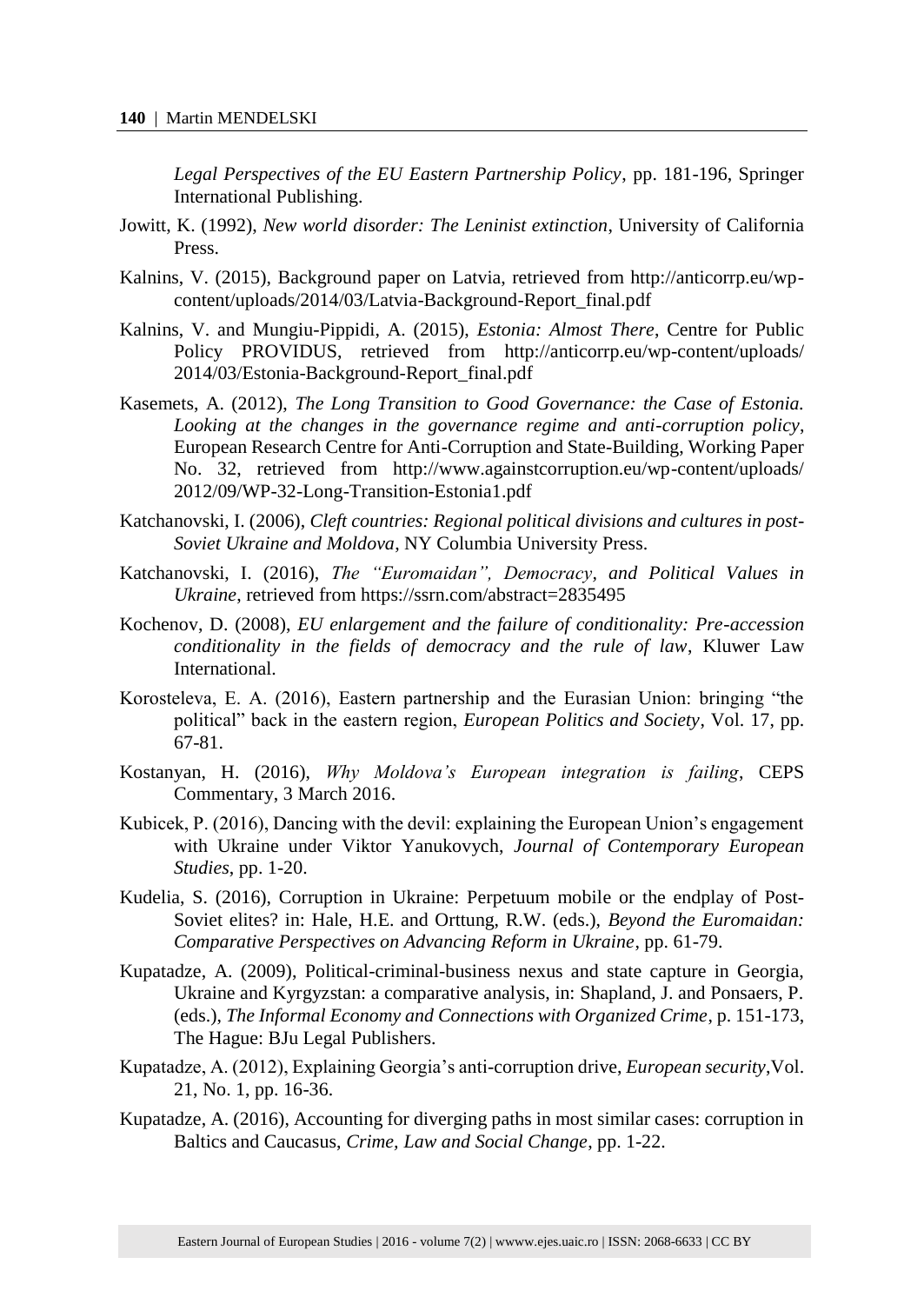- Kuzio, T. (2016a), Ukraine's Other War: The Rule of Law and Siloviky After the Euromaidan Revolution, *The Journal of Slavic Military Studies*, Vol. 29, No. 4, pp. 681-706.
- Kuzio, T. (2016b), Ukraine between a Constrained EU and Assertive Russia, *Journal of Common Market Studies,* Special Issue.
- Laffranque, J. (2009), Harmonization of Estonian Law with European Union Law, in: Tael, K. (ed.): *Estonia's Way into the European Union*, Tallinn: Estonian Ministry of Foreign Affairs.
- Laliashvili, T. (2013), *MEDEL-Vernetzung Justiz in Georgien: gescheiterte Reformen?,* Interview mit Tamara Laliashvili, retrieved from https://www.neuerichter.de/ details/artikel/article/justiz-in-georgien-gescheiterte-reformen-338.html
- Landman, T. (2004), Measuring Human Rights: Principle, Practice and Policy, *Human Rights Quarterly*, Vol. 26, No. 4,pp. 906–931.
- Lane, D. (2009), "Coloured Revolution"as a Political Phenomenon, *Journal of Communist Studies and Transition Politics*, Vol. 25, No. 2-3, pp. 113-135.
- Lijphart, A. (1977), *Democracy in plural societies: A comparative exploration*, Yale University Press.
- Logush, L. (2011), Contract Law in Ukraine, in: Ansay, T. and Basedow, J. (eds.), *Structures of Civil and Procedural Law in South Eastern European Countries*, BWV Verlag.
- Lucas, L. C. (2015), The voice of the people? Legislative drafting processes in transitional and developing democracies, University of Kansas: Doctoral dissertation.
- Magen, A. A. and Morlino, L. (2009), *International actors, democratization and the rule of law*. *Anchoring democracy?,* New York: Routledge.
- Maravall, J. M. (2003), The rule of law as a political weapon, in: Przeworski, A. and Maravall, J. M. (eds.), *Democracy and the Rule of Law*, pp. 261-301, Cambridge University Press.
- Mendelski, M. (2009), The Impact of the EU on Governance Reforms in Post-Communist Europe: A Comparison between First and Second-Wave Candidates, *Romanian Journal of Political Science*, Vol. 9, No. 2, pp. 42-64.
- Mendelski, M. (2012), EU-driven judicial reforms in Romania: a success story?, *East European Politics*, Vol. 28, No. 1,pp. 23–42.
- Mendelski, M. (2014), *The Limits of the European Union's Transformative Power: Pathologies of Europeanization and Rule of Law Reform in Central and Eastern Europe*, Doctoral thesis, University of Luxembourg.
- Mendelski, M. (2015), The EU's pathological power: The failure of external rule of law promotion in South Eastern Europe, *Southeastern Europe*, Vol. 39, No. 3, pp. 318- 346.
- Mendelski, M. (2016), Europeanization and the rule of law: Towards a pathological turn, *Southeastern Europe*, Vol. 40, No. 3, pp. 346 –384.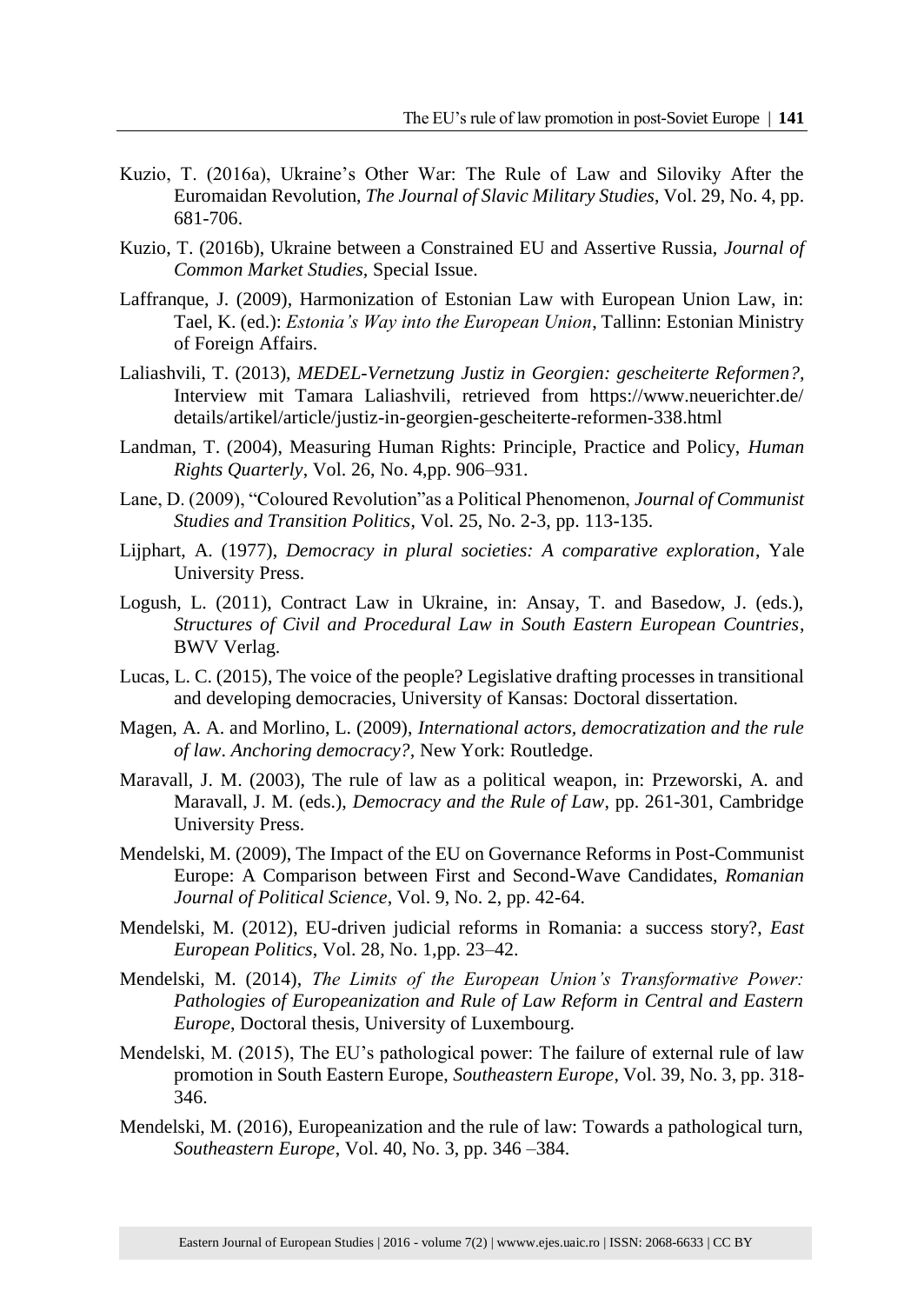- Morlino, L. and Sadurski, W. (2010), *Democratization and the European Union: comparing central and eastern European post-communist countries*, London: Routledge.
- Myrdal, G. (1957), *Economic theory and under-developed regions*, London: Gerald Druckworth.
- Natorski, M. (2013), Reforms in the judiciary of Ukraine: domestic practices and the EU's policy instruments, *East European Politics*, Vol. 29, No. 3, pp. 358-375.
- Nilsson, M. and Silander, D. (2016), Democracy and security in the EU's eastern neighborhood? Assessing the ENP in Georgia, Moldova, and Ukraine, *Democracy and Security*, Vol. 12, No. 1, pp. 44-61.
- Open Society Institute (2002), *Monitoring the EU Accession Process: Minority Protection. An Assessment of Selected Policies in the Candidate States*, Budapest: Open Society Institute.
- Pabriks, A. (2002), *Occupational Representation and Ethnic Discrimination in Latvia*, Riga: The Soros Foundation, retrieved from http://pdc.ceu.hu/archive /00001525/01/SFL\_Pabriks\_eng[1].pdf
- Pech, L. (2016), The EU as a global rule of law promoter: the consistency and effectiveness challenges, *Asia Europe Journal*, Vol. 14, No. 1, pp. 7-24.
- Petrov, R. and Serdyuk, O. (2009), Ukraine: The Quest for Democratization between Europe and Russia, in: Magen, A. and Morlino, L. (eds.), *International Actors, Democratization and the Rule of Law: Anchoring Democracy?,* London, New York: Routledge.
- Pettai, V. (2005), *Understanding Politics in Estonia: The limits of tutelary transition*, project "DEMSTAR: Democracy, the State and Administrative Reforms", Aarhus.
- Pettai, V. and Hallik, K. (2002), Understanding processes of ethnic control: segmentation, dependency and co–optation in post–communist Estonia, *Nations and nationalism*, Vol. 8, No. 4, pp. 505-529.
- Pettai, V. and Madise, Ü. (2006), The Baltic parliaments: Legislative performance from independence to EU accession, *The Journal of Legislative Studies*, Vol. 12, No. 3- 4, pp. 291-310.
- Popova, M. (2012), *Politicized justice in emerging democracies: a study of courts in Russia and Ukraine*, Cambridge: Cambridge University Press.
- Pridham, G. (2008), The EU's political conditionality and post-accession tendencies: comparisons from Slovakia and Latvia, *Journal of Common Market Studies*, Vol. 46, No. 2, pp. 365-387.
- Reichelt, J. D. (2004), A Hobson's Experiment: Plea Bargaining in the Republic of Georgia, *Journal of East European Law*, Vol. 11, No. 2-3, p. 159-185.
- Sadurski, W. (2004), Accession's Democracy Dividend: The Impact of the EU Enlargement upon Democracy in the New Member States of Central and Eastern Europe, *European Law Journal*, Vol. 10, No. 4, pp. 371–401.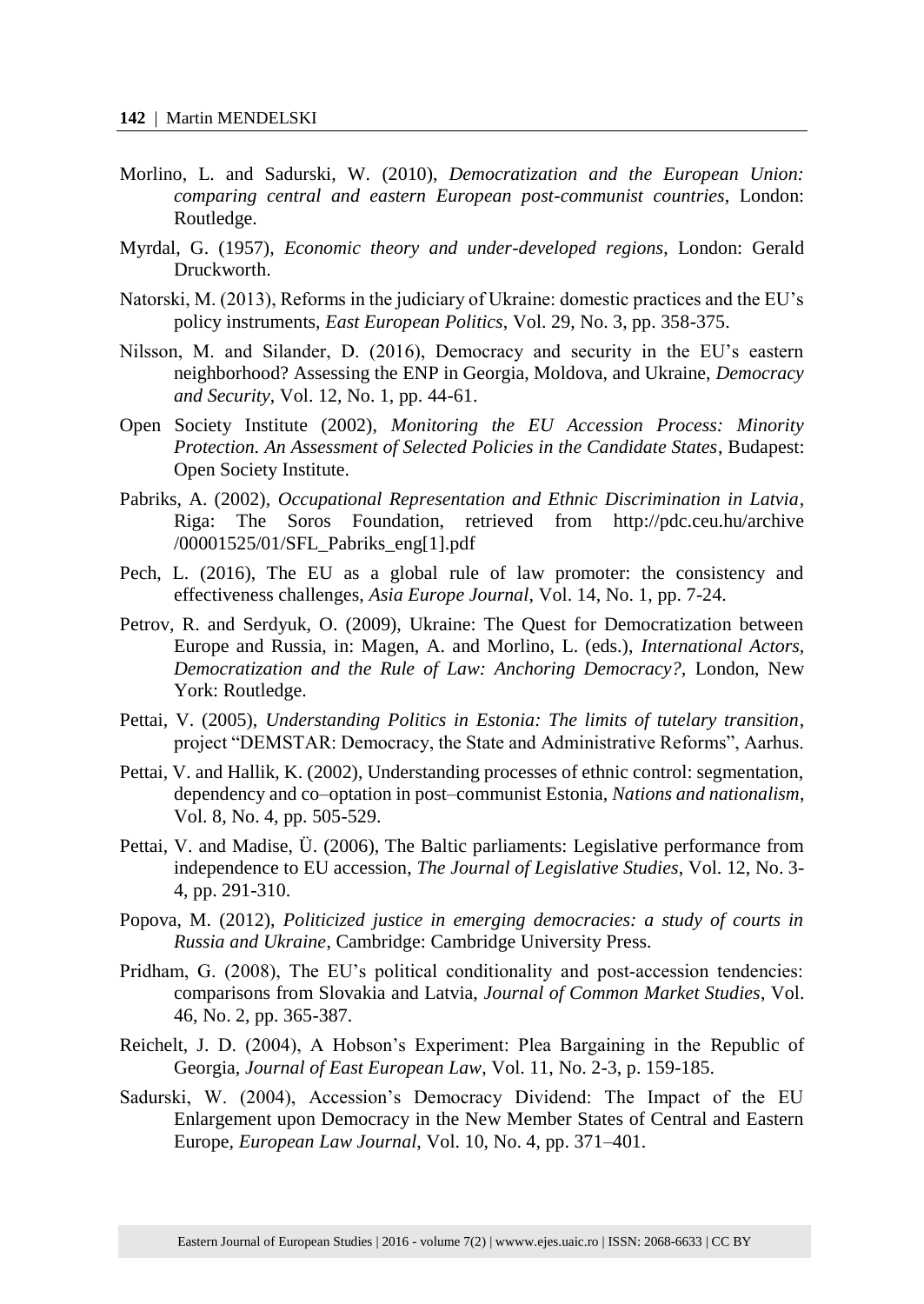- Sadurski, W., Czarnota, A. W. and Krygier, M. (2006), *Spreading democracy and the rule of law? The impact of EU enlargement on the rule of law, democracy and constitutionalism in post-communist legal orders*, Dordrecht: Springer.
- Schimmelfennig, F. (2015), Europeanization beyond Europe, *Living Reviews in European Governance*, Vol. 10, No. 1, retrieved from http://europeangovernance livingreviews.org/Articles/lreg - 2015 – 1.
- Schimmelfennig, F. and Sedelmeier, U. (2005), *The Europeanization of Central and Eastern Europe*, Ithaca, NY: Cornell University Press.
- Schmitt, C. (1932), *Legitimität und Legalität*, Leipzig, München: Duncker and Humblot.
- Shishkin, S. and Drobyshev, P. (2007), Ukraine's Civil and Economic Codes, *Problems of Economic Transition*, Vol. 50, No. 3, pp. 41-95.
- Simmons, B. A. (2009), *Mobilizing for human rights: International law in domestic politics*, Cambridge, New York: Cambridge University Press.
- Slapin, J. B. (2015), How European Union membership can undermine the rule of law in emerging democracies, *West European Politics*, Vol. 38, No. 3, pp. 627-648.
- Smith, G. (1996), The ethnic democracy thesis and the citizenship question in Estonia and Latvia, *Nationalities Papers*, Vol. 24, No. 2, pp. 199-216.
- Staroňová, K. (2010), Regulatory impact assessment: Formal institutionalization and practice, *Journal of Public Policy*, Vol. 30, No. 1, pp. 117-136.
- Steen, A. (2000), Ethnic relations, elites and democracy in the Baltic States, *The Journal of Communist Studies and Transition Politics*, Vol. 16, No. 4, pp. 68-87.
- Steen, A. (2010), National Elites and the Russian Minority Issue. Does EU–NATO Integration Matter? *European Integration*, Vol. 32, No. 2, pp. 193-212.
- Stewart, S. (2016), *Die heutige Ukraine und der Rechtsstaat: weitgehendes Eliteversagen stellt die Reformen in Frage*, SWP-Aktuell 2016/A.
- Tamanaha, B. Z. (2004), *On the rule of law: History, politics, theory*, Cambridge, New York: Cambridge University Press.
- Tolstrup, J. (2009), Studying a negative external actor: Russia's management of stability and instability in the 'Near Abroad', *Democratization*, Vol. 16, No. 5, pp. 922-944.
- Tolstrup, J. (2014), *Russia vs. the EU. The Competition for Influence in Post-Soviet States,*  Boulder: Lynne Rienner Publishers.
- Toneva-Metodieva, L. (2014), Beyond the Carrots and Sticks Paradigm: Rethinking the Cooperation and Verification Mechanism Experience of Bulgaria and Romania, *Perspectives on European Politics and Society*, Vol. 15, No. 4, pp. 534–55.
- Tudoroiu, T. (2015), Democracy and state capture in Moldova, *Democratization*, Vol. 22, No. 4, pp. 655-678.
- Vachudova, M. A. (2005), *Europe undivided. Democracy, leverage, and integration after communism*, Oxford, New York: Oxford University Press.